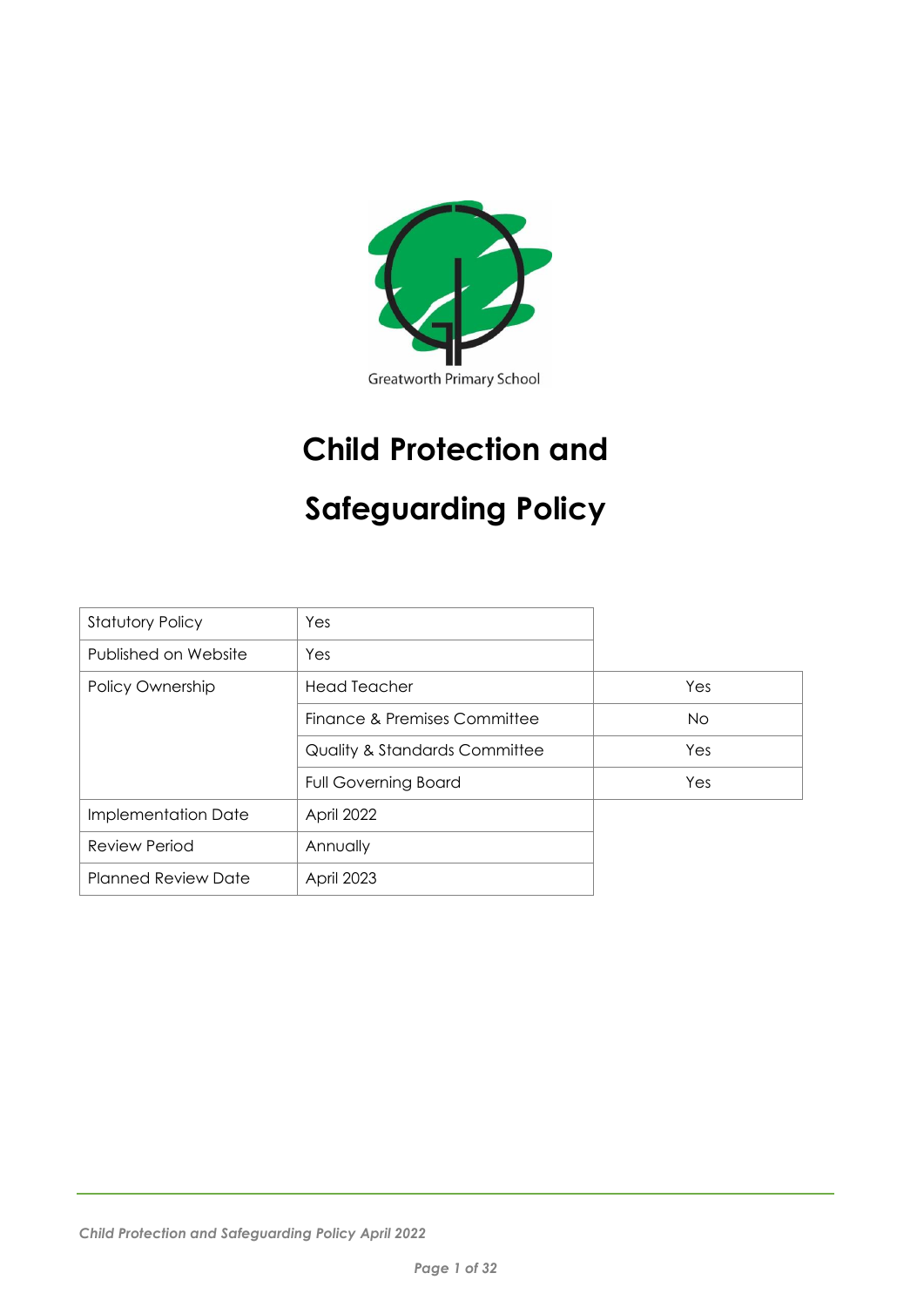

At Greatworth Primary School the named personnel with designated responsibility for safeguarding are:

| <b>Designated Safeguarding Lead</b>      | <b>Deputy Designated</b><br><b>Safeguarding Lead</b> | <b>Safeguarding Governor</b> |
|------------------------------------------|------------------------------------------------------|------------------------------|
| Lesley Lutas-Brown                       | Megan Scott                                          | Katy Emms                    |
| head@greatworth.northants-<br>ecl.gov.uk | 01295 711456                                         | K8Fox@hotmail.com            |

The named personnel with Designated Responsibility regarding allegations against staff are:

| <b>Designated Senior</b><br><b>Manager</b> | <b>Deputy Designated Senior</b><br><b>Manager</b> | <b>Chair of Governors</b><br>(in the event of an<br>allegation against the<br>Head Teacher) |
|--------------------------------------------|---------------------------------------------------|---------------------------------------------------------------------------------------------|
| Lesley Lutas-Brown                         | Caroline Lovis<br>01295 711456                    | Mike Froom<br>mikefroom@gmail.com                                                           |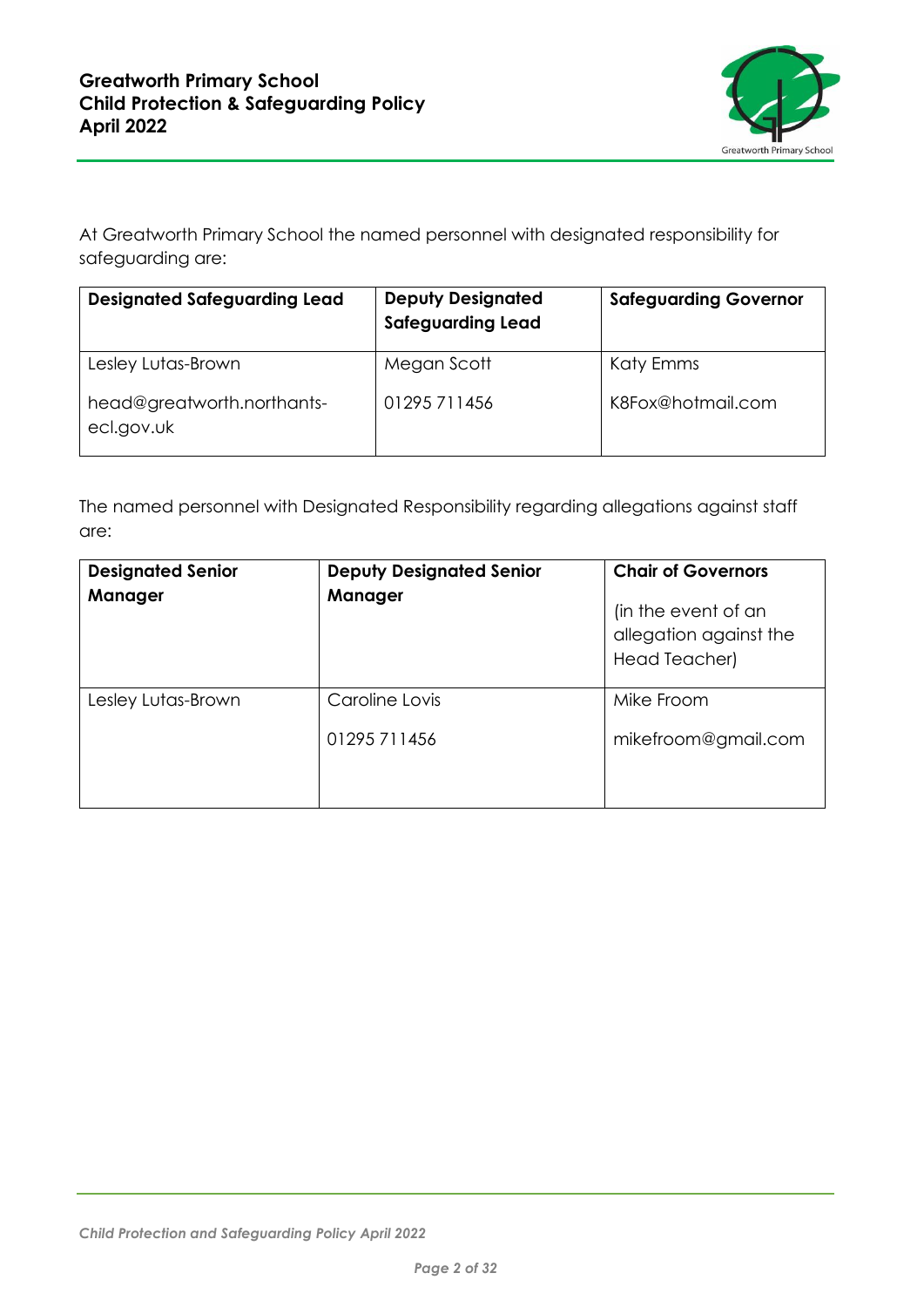

#### **C O N T E N T S**

| $\mathbf{1}$      | Aim                                                                                                                                                  |
|-------------------|------------------------------------------------------------------------------------------------------------------------------------------------------|
| $\mathbf{2}$      | <b>Definitions</b>                                                                                                                                   |
| 3                 | <b>Legislation and Statutory Guidance</b>                                                                                                            |
| 4                 | <b>Equality Statement</b>                                                                                                                            |
| 5                 | <b>Roles and Responsibilities</b>                                                                                                                    |
| 6                 | <b>When to Be Concerned</b>                                                                                                                          |
| 7                 | <b>Dealing with a Disclosure</b>                                                                                                                     |
| 8                 | <b>Concerns About a Staff Member or Volunteer</b>                                                                                                    |
| 9                 | <b>Record Keeping</b>                                                                                                                                |
| 10                | Confidentiality                                                                                                                                      |
| 11                | <b>School Procedures</b>                                                                                                                             |
| 12                | <b>Communication with parents/Carers</b>                                                                                                             |
| 13                | <b>Useful Links</b>                                                                                                                                  |
| 14                | Implementation, Monitoring and Review of the Child Protection<br><b>Policy</b>                                                                       |
| <b>Appendix 1</b> | Link to Keeping Children Safe in Education (DfE, 2018)<br>Part One: Information for all school and college staff and Annex<br>A: Further information |
| <b>Appendix 2</b> | <b>Declaration for staff:</b><br>Child Protection Policy and Keeping Children Safe in Education<br>(DfE, 2018)                                       |
| <b>Appendix 3</b> | What to do if you're worried a child is being abused: advice for<br>practitioners flowchart (DfE 2018)                                               |
| <b>Appendix 4</b> | Indicators of abuse and neglect                                                                                                                      |
| <b>Appendix 5</b> | <b>ANNEX A Specific safeguarding issues</b>                                                                                                          |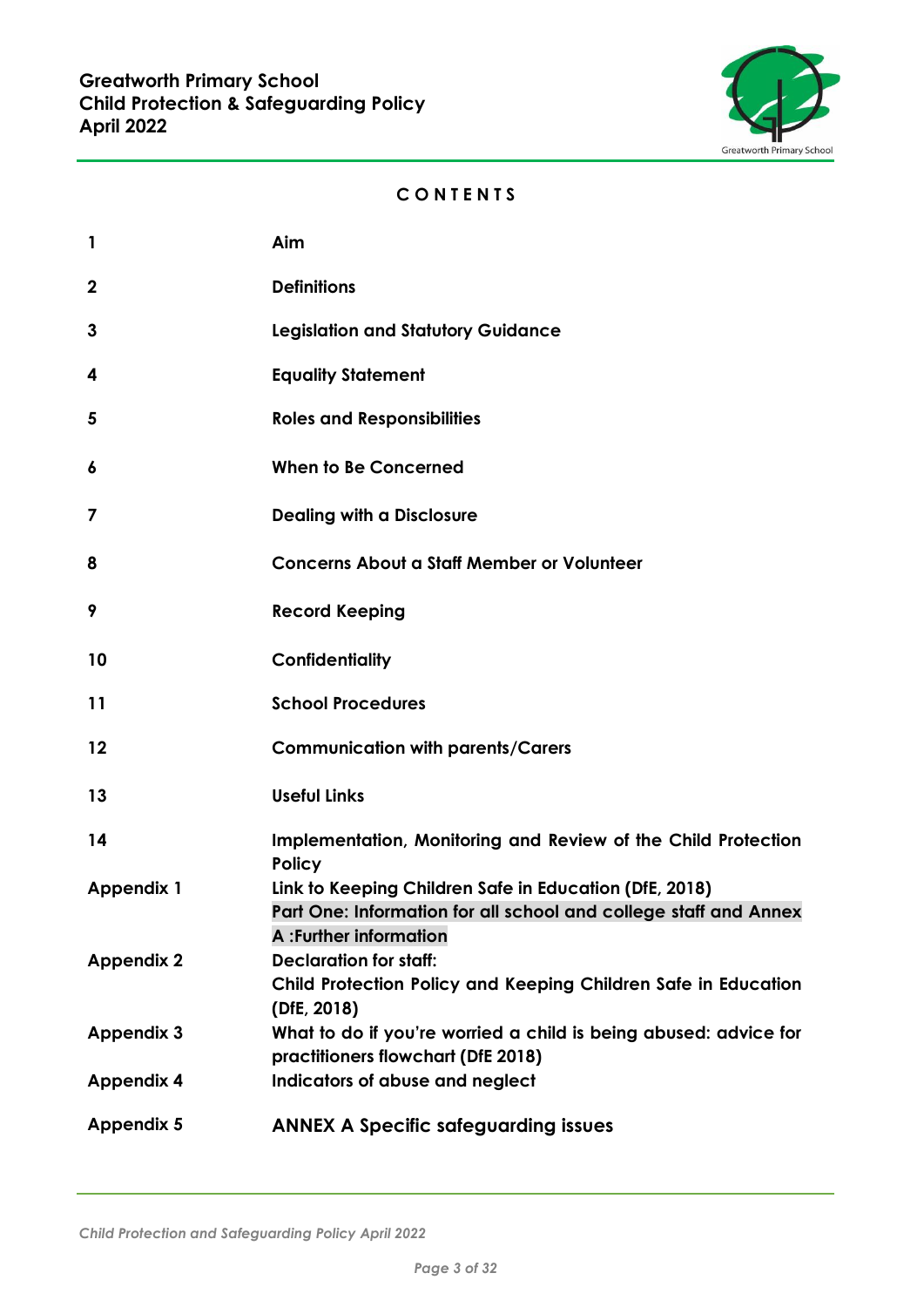

## **1. AIM OF POLICY**

- To inform staff, parents/carers, volunteers and governors about the school's responsibilities for safeguarding children.
- To enable everyone to have a clear understanding of how these responsibilities should be carried out.
- To ensure that appropriate action is taken in a timely manner to safeguard and promote children's welfare.

## **2. DEFINITIONS**

Safeguarding and promoting the welfare of children is defined as:-

- Protecting children from maltreatment;
- Preventing impairment of children's health or development;
- Ensuring that children grow up in circumstances consistent with the provision of safe and effective care;
- Taking action to enable all children to have the best outcomes.

**Child protection** is part of this definition and refers to activities undertaken to prevent children suffering, or being likely to suffer, significant harm.

**Abuse** is a form of maltreatment of a child, and may involve inflicting harm or failing to act to prevent harm. *Appendix 1 explains the different types of abuse.*

**Neglect** is a form of abuse and is the persistent failure to meet a child's basic physical and/or psychological needs, likely to result in the serious impairment of the child's health or development. *Appendix 1 defines neglect in more detail.*

**Children** includes everyone under the age of 18.

*(Keeping Children Safe in Education DfE, September 2018)*

## **3. LEGISLATION AND STATUTORY GUIDANCE**

This policy is based on the Department for Education's statutory guidance**, Keeping Children Safe in Education 2018** and **Working Together to Safeguard Children 2018,** and the **Governance Handbook**.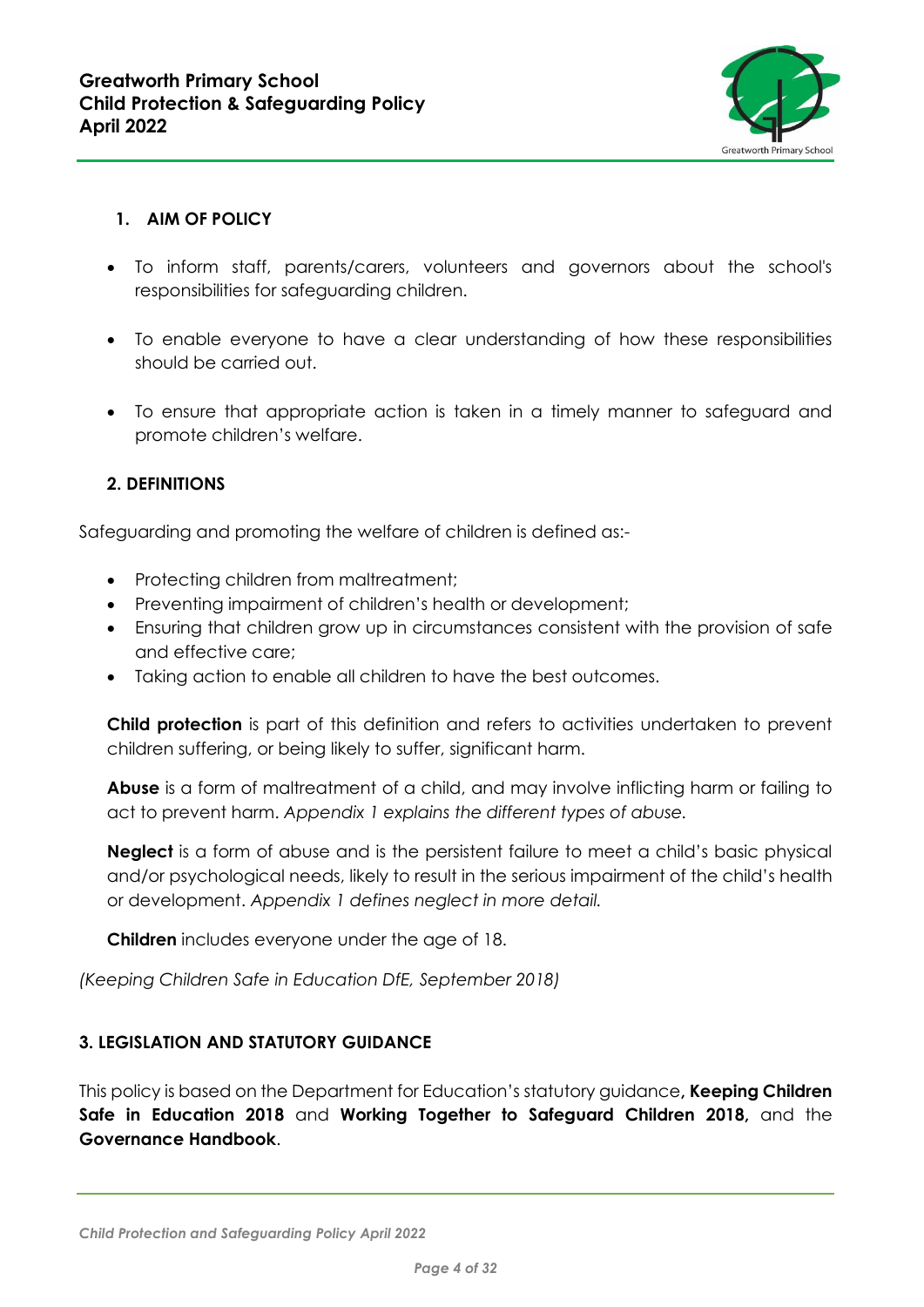

This policy is also based on the following legislation and statutory guidance:-

- **The Children Act 1989 and The Children Act 2004 amendment**-**[Section 11](http://www.legislation.gov.uk/ukpga/2004/31/section/11)** of the Children Act 2004 places duties on a range of organisations and individuals to ensure their functions, and any services that they contract out to others, are discharged having regard to the need to safeguard and promote the welfare of children.
- Section 5B(11) of the Female Genital Mutilation Act 2003, as inserted by section 74 of the **Serious Crime Act 2015**, which places a statutory duty on teachers to report to the police where they discover that female genital mutilation (FGM) appears to have been carried out on a girl under 18
- **Statutory guidance on FGM**, which sets out responsibilities with regards to safeguarding and supporting girls affected by FGM
- **The Rehabilitation of Offenders Act 1974**, which outlines when people with criminal convictions can work with children
- Schedule 4 of the **Safeguarding Vulnerable Groups Act 2006,** which defines what 'regulated activity' is in relation to children
- Statutory guidance on the Prevent duty, which explains schools' duties under the **Counter-Terrorism and Security Act 2015** with respect to protecting people from the risk of radicalisation and extremism
- Section 175 of the **Education Act 2002**, which places a duty on schools and local authorities to safeguard and promote the welfare of pupils
- The **School Staffing (England) Regulations 2009**, which set out what must be recorded on the single central record and the requirement for at least one person on a school interview/appointment panel to be trained in safer recruitment techniques
- Sexual Offences Act (2003)
- Part 3 of the schedule to the Education (Independent School Standards) Regulations 2014, which places a duty on academies and independent schools to safeguard and promote the welfare of pupils at the school (Academies, including free schools, and independent schools)
- Part 1 of the schedule to the Non-Maintained Special Schools (England) Regulations 2015, which places a duty on non-maintained special schools to safeguard and promote the welfare of pupils at the school (Non-maintained special schools)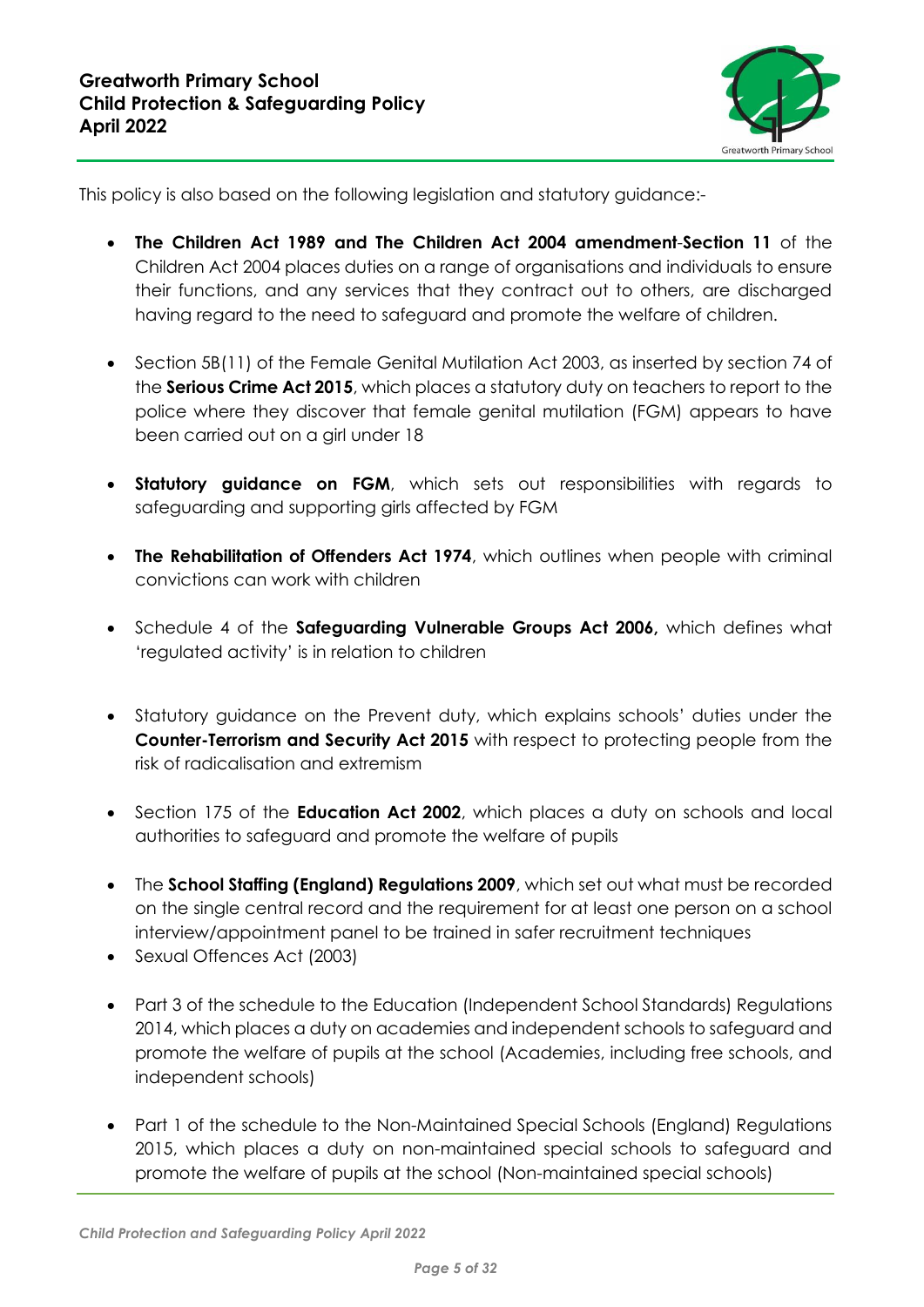

- The Childcare (Disqualification) Regulations 2009 (and 2018 amendment) and Childcare Act 2006, which set out who is disqualified from working with children (All schools with pupils aged under 8)
- This policy also meets requirements relating to safeguarding and welfare in the statutory framework for the Early Years Foundation Stage. (All early years providers)

This policy forms part of a suite of documents and policies which relate to the safeguarding responsibilities of the school.

Greatworth Primary School complies with this guidance and the procedures set out by Northamptonshire Safeguarding Children Board.

In particular this policy should be read in conjunction with the school's:-

- Safer Recruitment Policy,
- Behaviour Policy,
- Physical Intervention Policy,
- Anti-Bullying Policy,
- Code of Conduct/Staff Behaviour Policy,
- Online Safety Policy and ICT Acceptable Usage Policy. Medical Conditions Policy

## **4. EQUALITY STATEMENT**

Some children have an increased risk of abuse, and additional barriers can exist for some children with respect to recognising or disclosing it. We are committed to anti-discriminatory practice and recognise children's diverse circumstances. We ensure that all children have the same protection, regardless of any barriers they may face.

We give special consideration to children who:

- Have special educational needs or disabilities
- Are young carers
- May experience discrimination due to their race, ethnicity, religion, gender identification or sexuality
- Have English as an additional language
- Are known to be living in difficult situations for example, temporary accommodation or where there are issues such as substance abuse or domestic violence
- Are at risk of FGM, sexual exploitation, forced marriage, or radicalisation
- Are asylum seekers

## **5. ROLES AND RESPONSIBILITIES**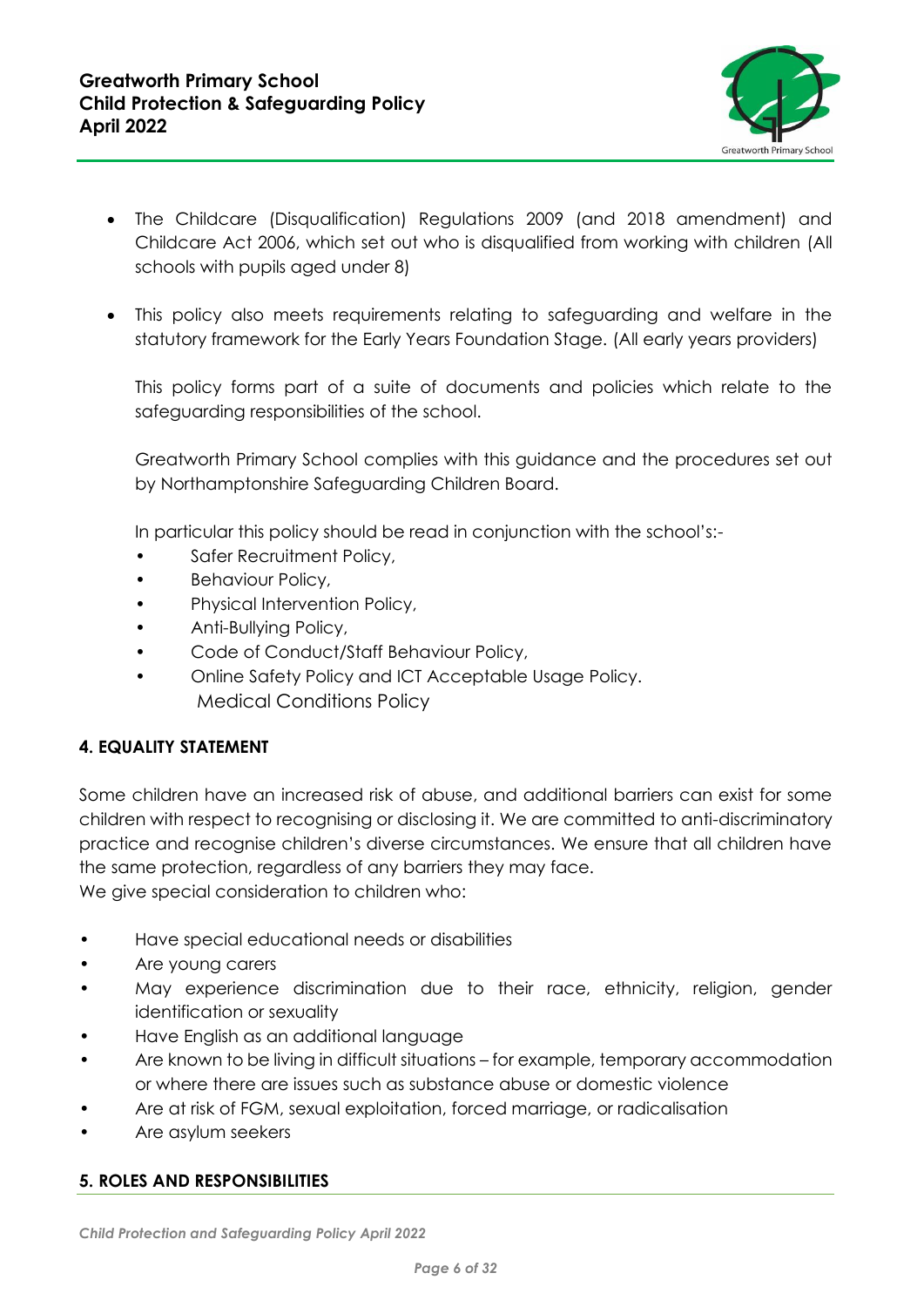

Safeguarding and child protection is **everyone's** responsibility. This policy applies to all staff, volunteers and governors in the school and is consistent with the procedures of Northamptonshire Safeguarding Children Board.

Our policy and procedures also apply to **extended school and off-site activities**.

## **5.1 All Staff**

All staff will read and understand **[Part 1 and Annex A KCSIE 2018](https://assets.publishing.service.gov.uk/government/uploads/system/uploads/attachment_data/file/737606/Keeping_children_safe_in_education_part_1_Sept_2018.pdf)** of the Department for Education's statutory safeguarding guidance, **[Keeping Children Safe in Education 2018](https://www.gov.uk/government/publications/keeping-children-safe-in-education--2)**, and review this guidance at least annually.

All staff will be aware of:

• Our systems which support safeguarding, including the staff code of conduct, the role of the designated safeguarding lead (DSL), the behaviour policy, and the safeguarding response to children who go missing from education

The early help process and their role in it, including identifying emerging problems, liaising with the DSL, and sharing information with other professionals to support early identification and assessment

• The process for making referrals to local authority children's social care and for statutory assessments that may follow a referral, including the role they might be expected to play

What to do if they identify a safeguarding issue or a child tells them they are being abused or neglected, including specific issues such as FGM, and how to maintain an appropriate level of confidentiality while liaising with relevant professionals

The signs of different types of abuse and neglect, as well as specific safeguarding issues, such as child sexual exploitation (CSE), FGM and radicalisation. **Appendix 4 and Appendix 7 of this policy outline in more detail how staff are supported to do this**.

Please refer to the NSCB website for specific guidance on identification of neglect **[NSCB Neglect Toolkit](http://www.northamptonshirescb.org.uk/about-northamptonshire-safeguarding-children-board/publications/neglect-tookit/)** including roles and responsibilities for interventions.

Please use the full suite of documents and guidance contained within the NSCB webpages - including the Neglect Screening Tool – **[Neglect Screening Tool](http://www.northamptonshirescb.org.uk/assets/legacy/getasset?id=fAAyADMANgB8AHwAVAByAHUAZQB8AHwAMAB8AA2)**

## **5.2 The Designated Safeguarding Lead (DSL)**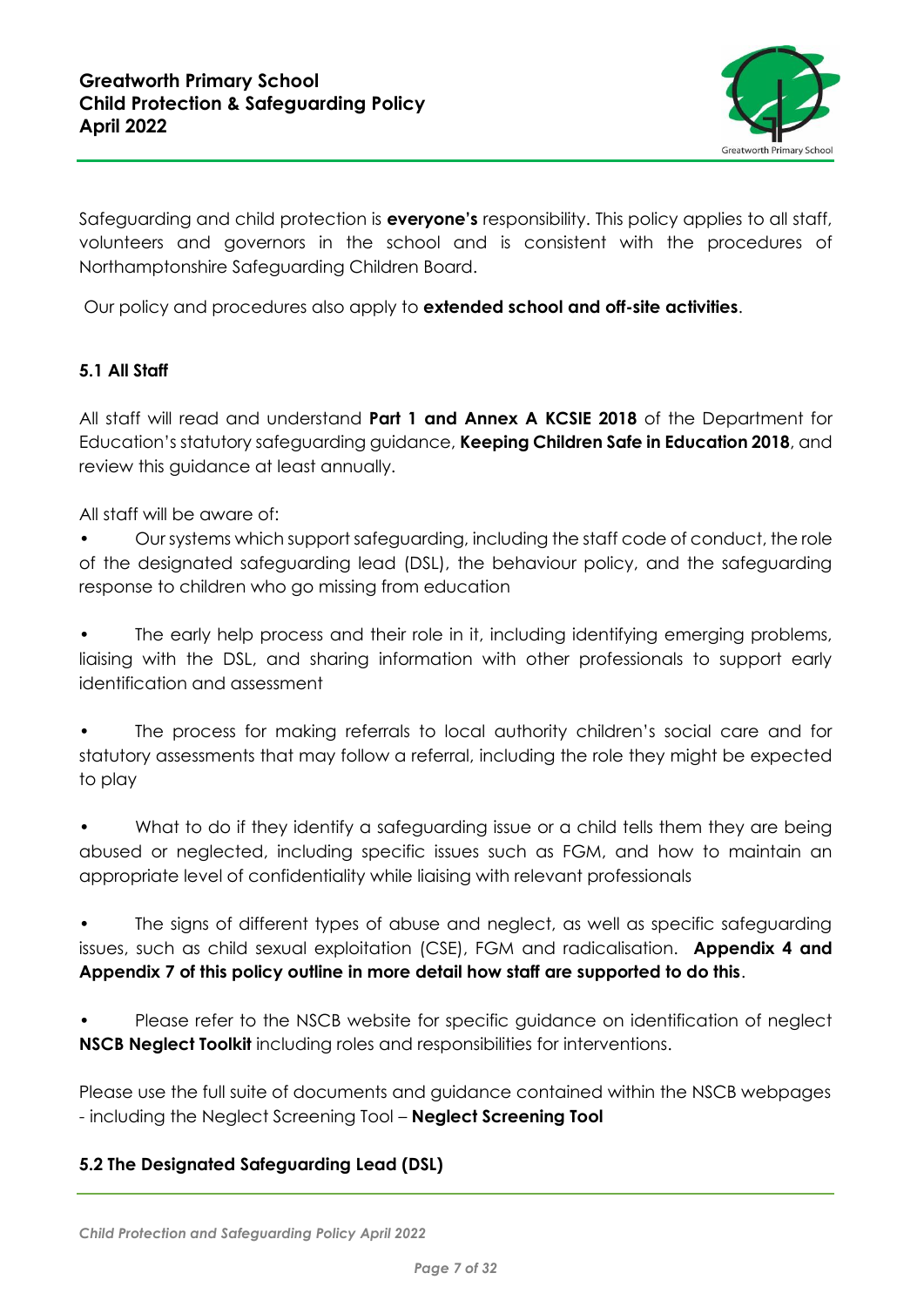

## Our DSL is **[Lesley Lutas-Brown**]

The DSL takes lead responsibility for child protection and wider safeguarding.

During term time, the DSL will be available during school hours for staff to discuss any safeguarding concerns.

07703 795005 or **[llutasbrown@outlook.com](mailto:llutasbrown@outlook.com)** or **[head@greatworth.northants-ecl.gov.uk](mailto:head@greatworth.northants-ecl.gov.uk)**

When the DSL is absent, the Deputy DSL, Mrs **Megan Scott** will act as cover.

If the DSL and Deputy are not available, **Mrs Wendy Souter** will act as cover (for example, during out-of-hours/out-of-term activities).

It is a matter for individual schools and colleges as to whether they choose to have one or more deputy designated safeguarding lead(s). Any deputies should be trained to the same standard as the designated safeguarding lead.

The DSL will be given the time, funding, training, resources and support to:

• Provide advice and support to other staff on child welfare and child protection matters

• Take part in strategy discussions and inter-agency meetings and/or support other staff to do so

- Contribute to the assessment of children
- Refer suspected cases, as appropriate, to the relevant body (local authority children's social care, Channel programme, Disclosure and Barring Service, and/or police), and support staff who make such referrals directly

The DSL will also keep the head teacher informed of any issues, and liaise with Local Authority case managers and Designated Officers for child protection concerns as appropriate.

Whilst the activities of the designated safeguarding lead can be delegated to appropriately trained deputies, the ultimate **lead responsibility** for child protection, as set out above, remains with the designated safeguarding lead; this **lead responsibility** should not be delegated. (*Annex B; Paragraph 2 Keeping Children Safe in Education 2018*.)

The full responsibilities of the DSL are set out in their job description.

The Designated Safeguarding Lead should undergo formal training every two years. The DSL should also undertake Prevent awareness training. In addition to this training, their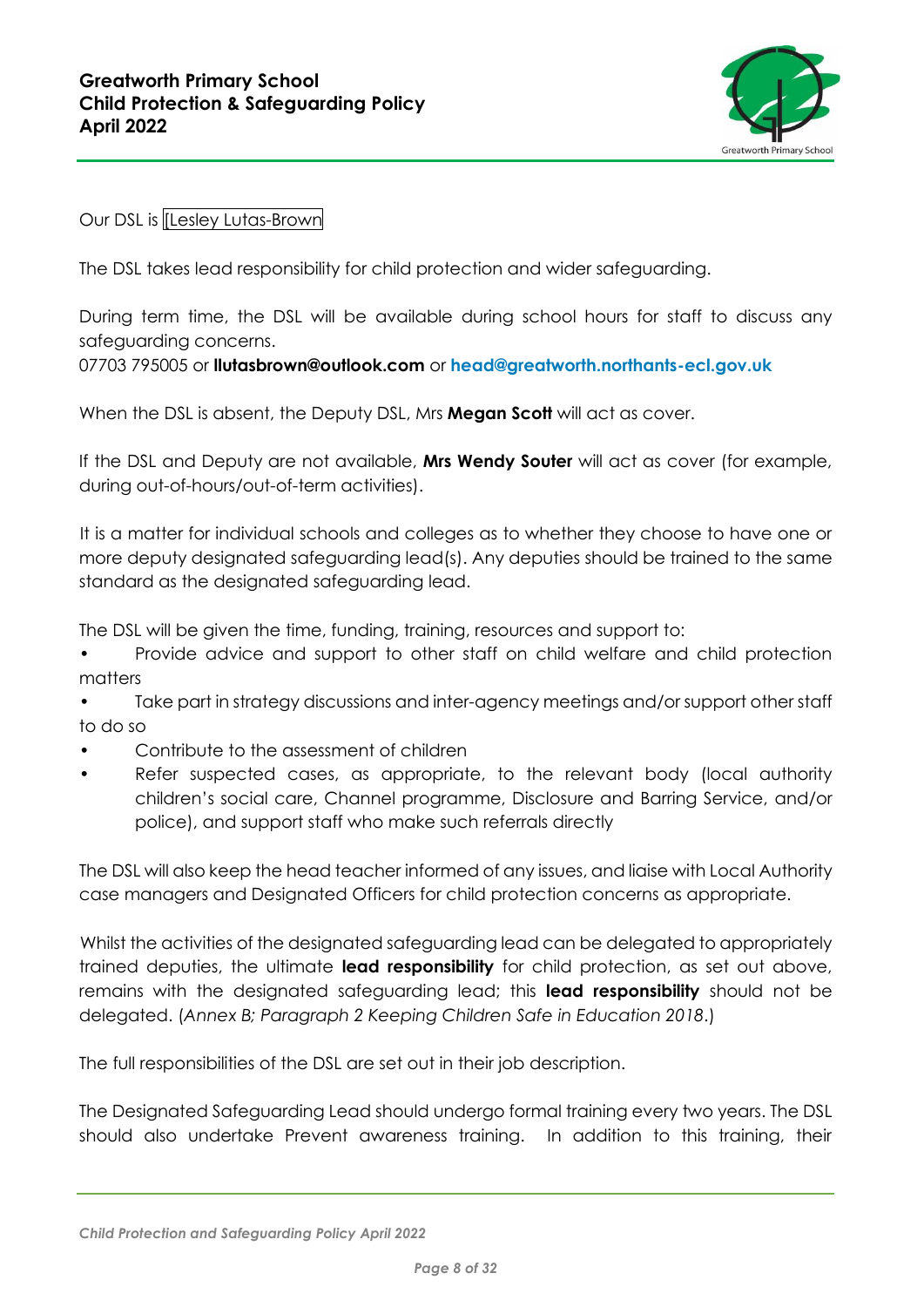

knowledge and skills should be refreshed, (for example via e-bulletins, meeting other DSLs, or taking time to read and digest safeguarding developments), at least annually.

## **5.3 The Governing Board**

Governing Boards and proprietors should ensure that the school or college designates an appropriate senior member of staff to take lead responsibility for child protection. This person should have the status and authority within the school to carry out the duties of the post including committing resources and, where appropriate, supporting and directing other staff.

The governing board will approve this policy at each review, and hold the head teacher to account for its implementation.

The governing board will appoint a senior board level (or equivalent) Governor Safeguarding Lead

**Katy Emms** to monitor the effectiveness of this policy in conjunction with the full governing board. This is always a different person from the DSL.

The chair of governors will act as the 'case manager' in the event that an allegation of abuse is made against the head teacher, where appropriate (see appendix 3).

## **5.4 The Head Teacher**

The head teacher is responsible for the implementation of this policy, including:

- Ensuring that staff (including temporary staff) and volunteers are informed of this policy as part of their induction
- Communicating this policy to parents when their child joins the school and via the school website
- Ensuring that the DSL has appropriate time, funding, training and resources, and that there is always adequate cover if the DSL is absent
- Ensuring that all staff undertake appropriate safeguarding and child protection training and update this regularly
- Acting as the 'case manager' in the event of an allegation of abuse made against another member of staff or volunteer, where appropriate (see appendix 3)

• Ensuring the relevant staffing ratios are met, where applicable (Early years providers and primary schools)

• Making sure each child in the Early Years Foundation Stage is assigned a key person (Early years providers)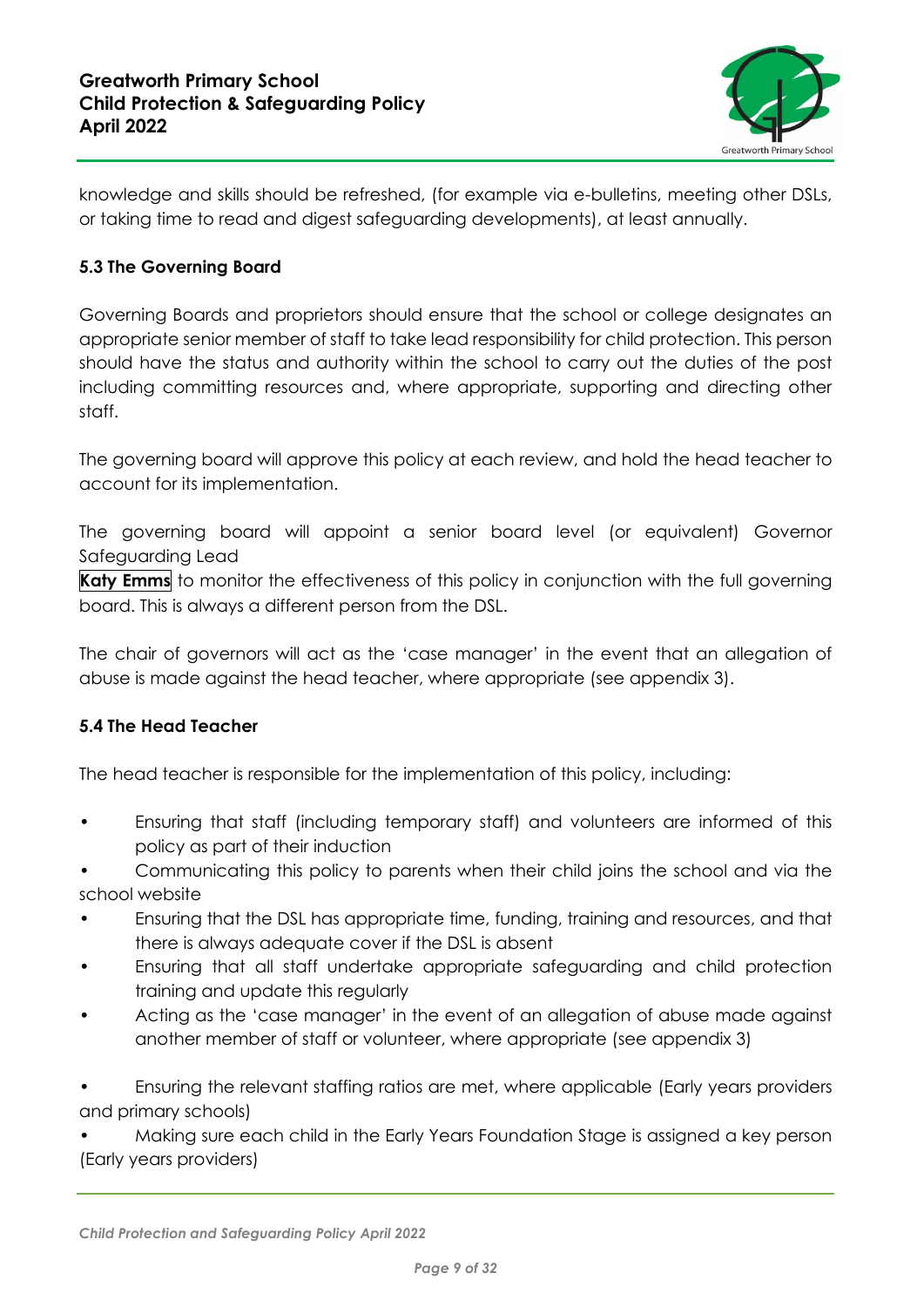

## **6. WHEN TO BE CONCERNED**

### **6.1 Children Who May Require Early Help**

All staff should be aware of the **early help process**, and understand their role in identifying emerging problems, sharing information with other professionals to support early identification and assessment of a child's needs. It is important for children to receive the right help at the right time to address risks and prevent issues escalating. This also includes staff monitoring the situation and feeding back to the Designated Safeguarding Lead any ongoing/escalating concerns so that consideration can be given to a referral to Children's Services if the child's situation does not appear to be improving.

#### **Early Help Links:**

- Follow this link: **[Early Help](https://www3.northamptonshire.gov.uk/councilservices/children-families-education/help-and-protection-for-children/protecting-children-information-for-professionals/Pages/early-help-assessment.aspx)** to access Northamptonshire's information and support for professionals regarding Early Help.
- The Early Help Strategy Link: **[Early Help Strategy](http://www.northamptonshirescb.org.uk/social-care/early-help/early-help-strategy/)**
- Early Help Co-ordinator Link: **[Early Help Co-ordinators](http://www.northamptonshirescb.org.uk/who-is-who/eh-coordinators/)**

Staff and volunteers working within the school should be alert to the potential need for early help for children also who are more vulnerable. For example:

- **Children with a disability and/or specific additional needs.**
- **Children with special educational needs.**
- **Children who are acting as a young carer.**
- **Children who are showing signs of engaging in anti-social or criminal behaviour.**
- **Children whose family circumstances present challenges, such as substance abuse, adult mental health or learning disability, domestic violence.**
- **Children who are showing early signs of abuse and/or neglect.**

#### **6.2 Children with Special Educational Needs and Disabilities:**

Additional barriers can exist when recognising abuse and neglect in this group of children.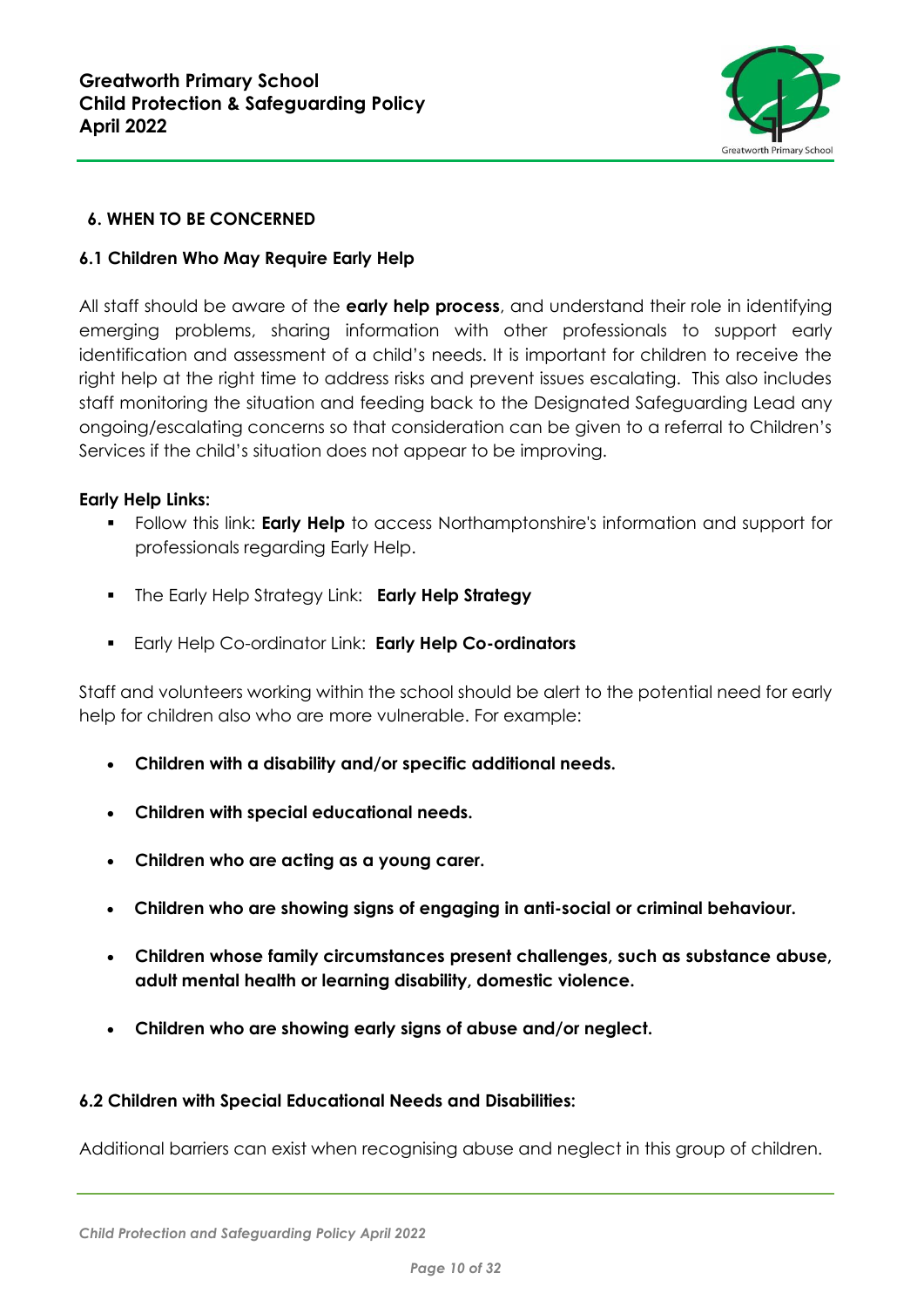

This can include:

- Assumptions that indicators of possible abuse such as behaviour; including for example: ADHD or other specific behavioural problems/diagnosis, mood and injury relate to the child's impairment without further exploration;
- Assumptions that children with SEN and disabilities can be disproportionally impacted by things like bullying - without outwardly showing any signs;
- **•** Communication barriers and difficulties;
- Reluctance to challenge carers, (professionals may over empathise with carers because of the perceived stress of caring for a disabled child);
- Disabled children often rely on a wide network of carers to meet their basic needs and therefore the potential risk of exposure to abusive behaviour can be increased;
- A disabled child's understanding of abuse;
- Lack of choice/participation;
- **■** Isolation.

## **Directory of Services for Children with Disabilities: [Specialist-support-for SEND](http://www3.northamptonshire.gov.uk/councilservices/children-families-education/SEND/specialist-support-for-send/Pages/default.aspx)**

## **Northamptonshire's Local Offer: [SEND Local Offer](http://www3.northamptonshire.gov.uk/councilservices/children-families-education/SEND/local-offer)**

## **6.3 Managing referrals and cases**

• Refer all cases of suspected abuse or neglect to the Multi Agency Safeguarding Hub (MASH), Police (cases where a crime may have been committed) and to the Channel programme where there is a radicalisation concern. Safeguarding Referrals must be made in one of the following ways:

By telephone contact to the Multi-Agency Safeguarding Hub (MASH): 0300 126 1000  $\Box$ (Option 1)

By e-mail to: MASH@northamptonshire.gcsx.gov.uk  $\Box$ 

 $\Box$ By using the online referral form found at:

## **[http://www.northamptonshirescb.org.uk/more/borough-and-district-councils/how-to](http://www.northamptonshirescb.org.uk/more/borough-and-district-councils/how-to-make-an-online-referral/)[make-an-online-referral/](http://www.northamptonshirescb.org.uk/more/borough-and-district-councils/how-to-make-an-online-referral/)**

In an emergency outside office hours, contact children's social care out of hours team  $\Box$ on 01604 626938 or the Police

 $\Box$ If a child is in immediate danger at any time, left alone or missing, you should contact the police directly and/or an ambulance using 999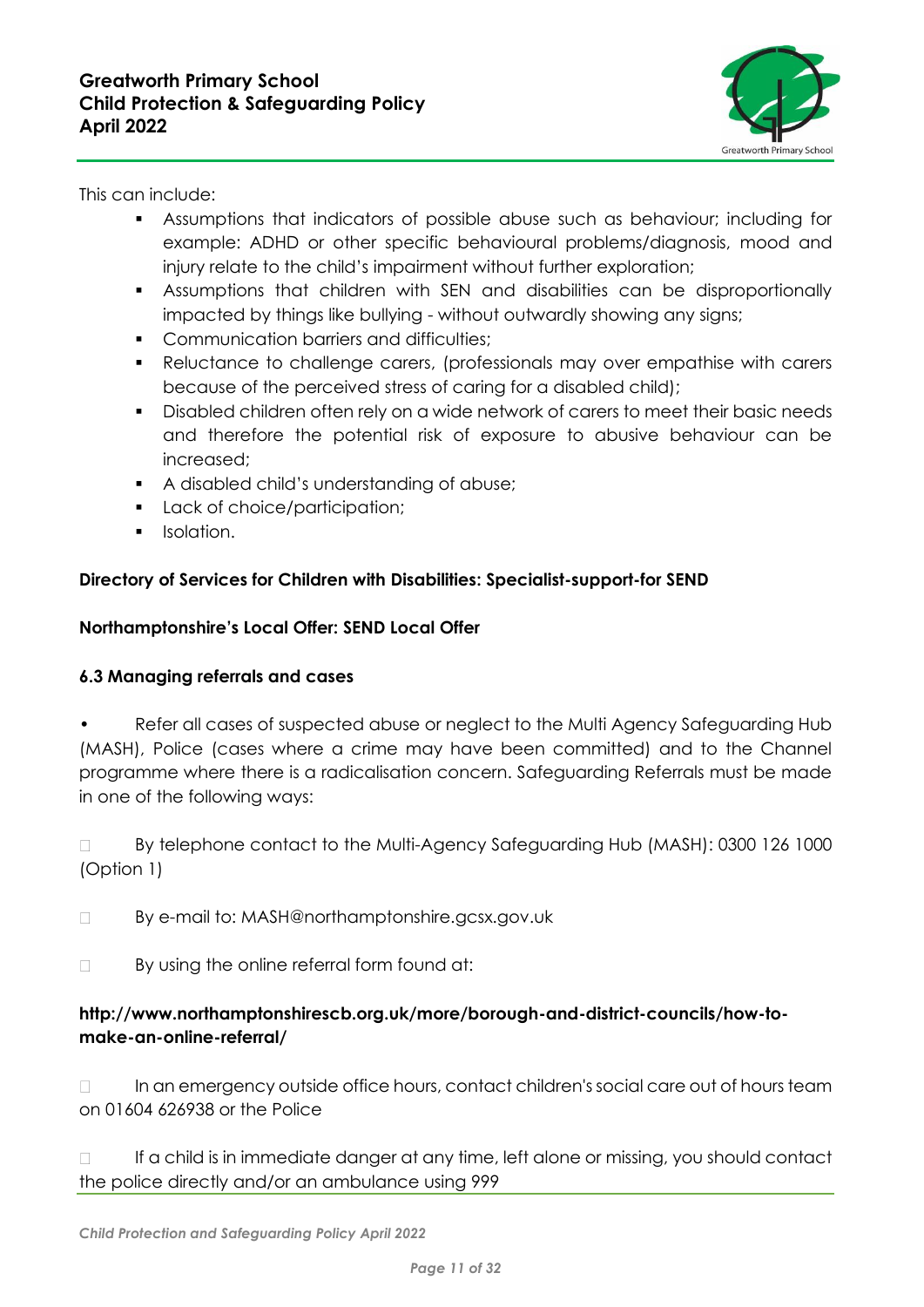

## **6.4 Peer on Peer Abuse**

Education settings are an important part of the inter-agency framework not only in terms of evaluating and referring concerns to Children's Services and the Police, but also in the assessment and management of risk that the child or young person may pose to themselves and others in the education setting.

We recognise that children are capable of abusing their peers. Abuse is abuse and should never be tolerated or passed off as "banter" or "part of growing up". Most cases of pupils hurting other pupils will be dealt with under the schools behaviour policy but this child protection and safeguarding policy will apply to any allegation that raises safeguarding concerns. This might include where the alleged behaviour:

- Is serious and potentially a criminal offence
- Could put pupils in the school at risk
- Is violent
- Involves pupils being forced to use drugs or alcohol
- Involves sexual exploitation or sexual abuse, such as indecent exposure, sexual assault, or sexually inappropriate pictures or videos (including sexting)

If one child or young person causes harm to another, this should not necessarily be dealt with as abuse. When considering whether behaviour is abusive, it is important to consider:

- Whether there is a large difference in power (for example age, size, ability, development) between the young people concerned; or
- Whether the perpetrator has repeatedly tried to harm one or more other children; or
- Whether there are concerns about the intention of the alleged perpetrator.

Peer on peer abuse can manifest itself in many ways and different gender issues can be prevalent. Severe harm may be caused to children by abusive and bullying behaviour of other children, which may be physical, sexual or emotional and can include gender based violence/sexual assaults, sexting, domestic abuse, peer-on-peer exploitation, serious youth violence, sexual bullying or harmful sexual behaviour.

Guidance on responding to and managing sexting incidents can be found at: **[Sexual](https://assets.publishing.service.gov.uk/government/uploads/system/uploads/attachment_data/file/719902/Sexual_violence_and_sexual_harassment_between_children_in_schools_and_colleges.pdf)  [violence and sexual harassment between children in schools and colleges.pdf](https://assets.publishing.service.gov.uk/government/uploads/system/uploads/attachment_data/file/719902/Sexual_violence_and_sexual_harassment_between_children_in_schools_and_colleges.pdf) [Sexting In](https://assets.publishing.service.gov.uk/government/uploads/system/uploads/attachment_data/file/609874/6_2939_SP_NCA_Sexting_In_Schools_FINAL_Update_Jan17.pdf)  [Schools FINAL Jan17.pdf](https://assets.publishing.service.gov.uk/government/uploads/system/uploads/attachment_data/file/609874/6_2939_SP_NCA_Sexting_In_Schools_FINAL_Update_Jan17.pdf)**

In order to minimise the risk of peer on peer abuse the school:

• Provides a developmentally appropriate PSHE curriculum which develops students understanding of acceptable behaviour and keeping themselves safe.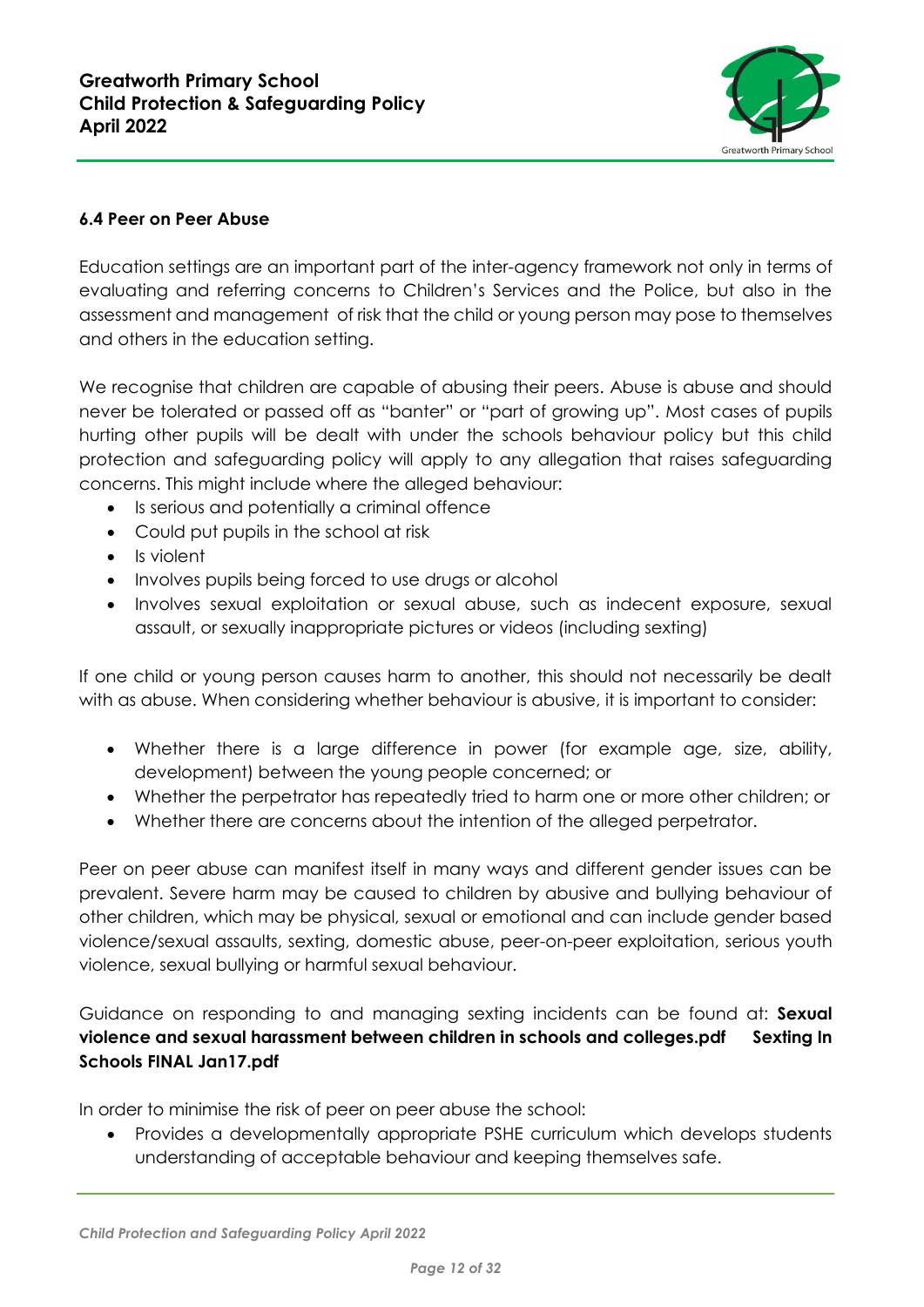

- Have systems in place for any student to raise concerns with staff, knowing that they will be listened to, believed and valued.
- Develop robust risk assessments where appropriate.
- Have relevant policies in place (e.g. behaviour policy).

## **7. DEALING WITH A DISCLOSURE**

If a child discloses that he or she has been abused in some way, the member of staff/volunteer should:

- Listen to what is being said without displaying shock or disbelief
- Accept what is being said
- Allow the child to talk freely
- Reassure the child, but not make promises which it might not be possible to keep
- Never promise a child that they will not tell anyone as this may ultimately not be in the best interests of the child.
- Reassure him or her that what has happened is not his or her fault
- Stress that it was the right thing to tell
- Listen, only asking questions when necessary to clarify
- Not criticise the alleged perpetrator
- Explain what has to be done next and who has to be told
- Make a written record (see Record Keeping)
- Pass the information to the Designated Senior Person without delay. Alternatively, if appropriate, make a referral to children's social care and/or the police directly (see 7.1), and tell the DSL as soon as possible that you have done so.

## **8. CONCERNS ABOUT A STAFF MEMBER OR VOLUNTEER**

If you have concerns about a member of staff or volunteer, speak to the headteacher.

If you have concerns about the headteacher, speak to the chair of governors.

You can also discuss any concerns about any staff member or volunteer with the DSL.

The headteacher/chair of governors/DSL will then follow the procedures set out in appendix 3, if appropriate.

The DSL (or chair of governors, in the case of a concern about the headteacher) will also inform the designated officer for the local authority. (Independent schools where the headteacher is the sole proprietor)

Where appropriate, the school will inform Ofsted of the allegation and actions taken, within the necessary timescale. (Early years providers)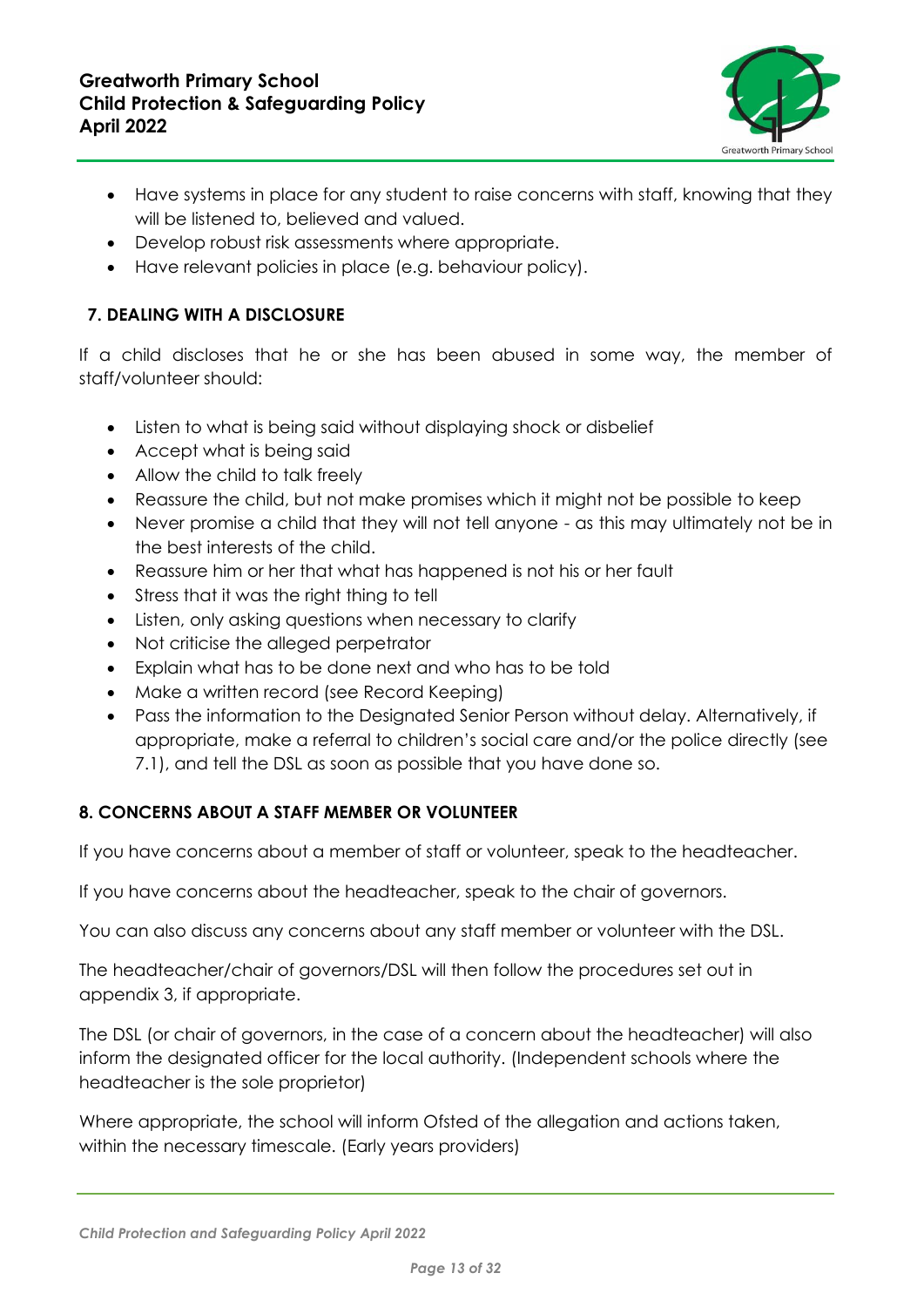

For referrals regarding adults in education and other information on the role of the Designated Officer (formerly LADO) follow the link below:

#### **[Local Authority Designated Officers](http://www.northamptonshirescb.org.uk/about-northamptonshire-safeguarding-children-board/who-is-who/designated-officer/)**

An allegation is any information which indicates that a member of staff/volunteer may have:

- Behaved in a way that has, or may have harmed a child
- Possibly committed a criminal offence against/related to a child
- Behaved towards a child or children in a way which indicates she/he would pose a risk of harm if they work regularly or closely with children

This applies to any child the member of staff/volunteer has contact within their personal, professional or community life.

## **What school or college staff should do if they have concerns about safeguarding practices within the school or college:**

- All staff and volunteers should feel able to raise concerns about poor or unsafe practice and potential failures in the school or education setting's safeguarding arrangements.
- Appropriate whistle blowing procedures, which are suitably reflected in staff training and staff behaviour policies, should be in place for such concerns to be raised with the school or college's senior leadership team.

If staff members have concerns about another staff member then this should be referred to the Head Teacher or Principal. Where there are concerns about the Head Teacher or Principal, this should be referred to the Chair of Governors/Chair of the Management Committee/Proprietor as appropriate.

The Chair of Governors in this school is:

| NAME:           | CONTACT NUMBER: |
|-----------------|-----------------|
| Mr Mike Froom . | 01295 711771    |

In the absence of the Chair of Governors, the Vice Chair should be contacted. The Vice Chair in this school is:

| NAME:              | <b>CONTACT NUMBER:</b> |
|--------------------|------------------------|
| Mr Richard Edwards | 01295 712340           |

*Child Protection and Safeguarding Policy April 2022*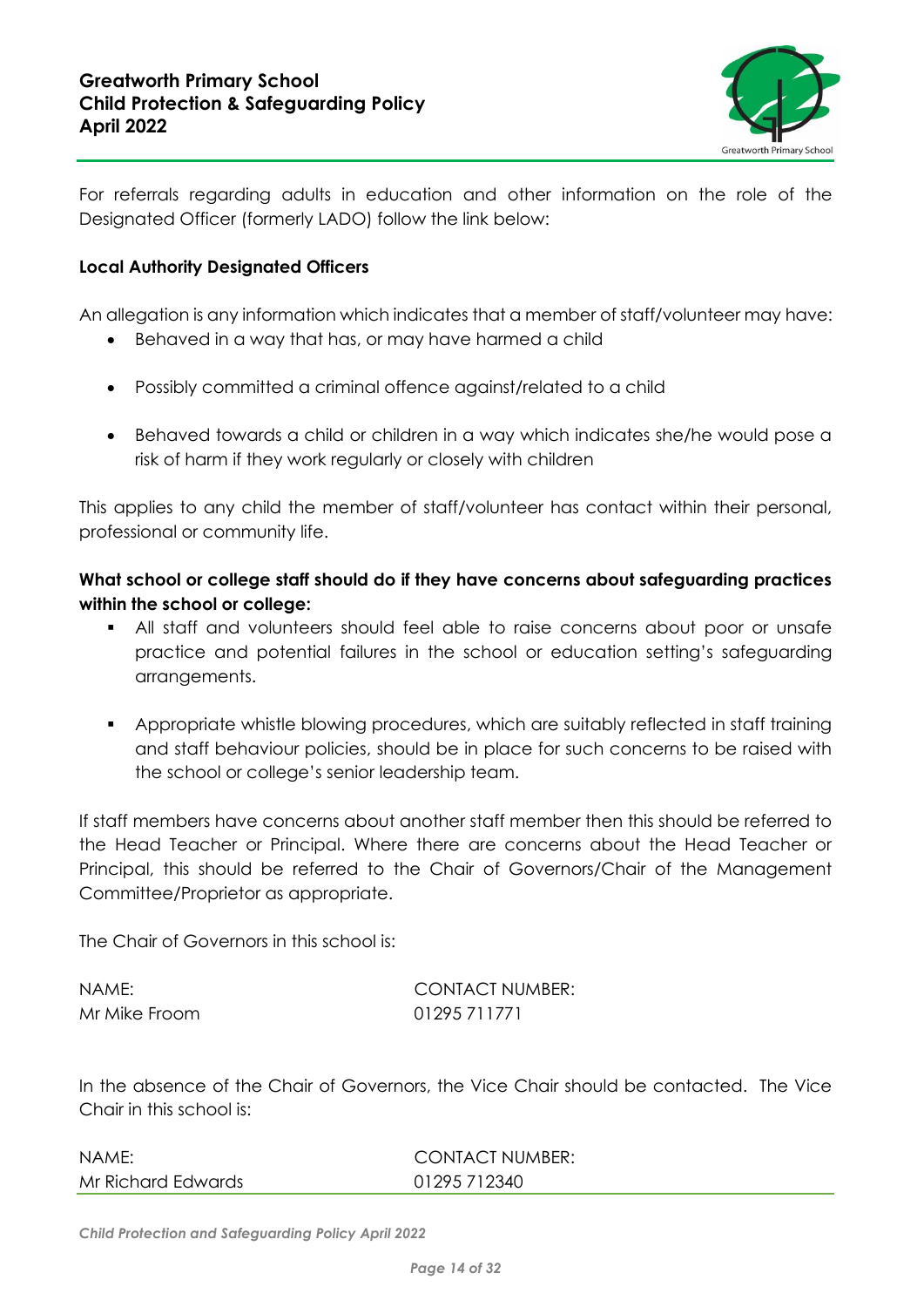

In the event of allegations of abuse being made against the Head Teacher, where the Head Teacher is also the sole Proprietor of an independent school or where a staff member feels unable to raise an issue with their employer or feels that their genuine concerns are not being addressed, allegations should be reported directly to the Designated Officer (formerly LADO). Staff may consider discussing any concerns with the Designated Safeguarding Lead if appropriate make any referral via them.

The person to whom an allegation is first reported should take the matter seriously and keep an open mind. She/he should not investigate or ask leading questions if seeking clarification; it is important not to make assumptions. Confidentiality should not be promised and the person should be advised that the concern will be shared on a 'need to know' basis only.

Actions to be taken include making an immediate written record of the allegation using the informant's words – including time, date and place where the alleged incident took place, brief details of what happened, what was said and who was present. This record should be signed, dated and immediately passed on to the Head Teacher. The recipient of an allegation must **not** unilaterally determine its validity, and failure to report it in accordance with procedures is a potential disciplinary matter.

The Head Teacher/Chair of Governors will not investigate the allegation itself, or take written or detailed statements, but will assess whether it is necessary to refer the concern to the Designated Officer (formerly LADO):

Multi-Agency Safeguarding Hub: **0300 126 1000 (Option 1)**

For referrals regarding adults in education and other information on the role of the Designated Officer (formerly LADO) follow the link below:

## **[http://www.northamptonshirescb.org.uk/about-northamptonshire-safeguarding-children](http://www.northamptonshirescb.org.uk/about-northamptonshire-safeguarding-children-board/who-is-who/designated-officer/)[board/who-is-who/designated-officer/](http://www.northamptonshirescb.org.uk/about-northamptonshire-safeguarding-children-board/who-is-who/designated-officer/)**

If the allegation meets any of the three criteria set out at the start of this section, contact should always be made with the Designated Officer (formerly LADO) without delay.

If it is decided that the allegation does not meet the threshold for safeguarding, it will be handed back to the employer for consideration via the school's internal procedures.

The Head Teacher should, as soon as possible, **following briefing** from the Designated Officer inform the subject of the allegation.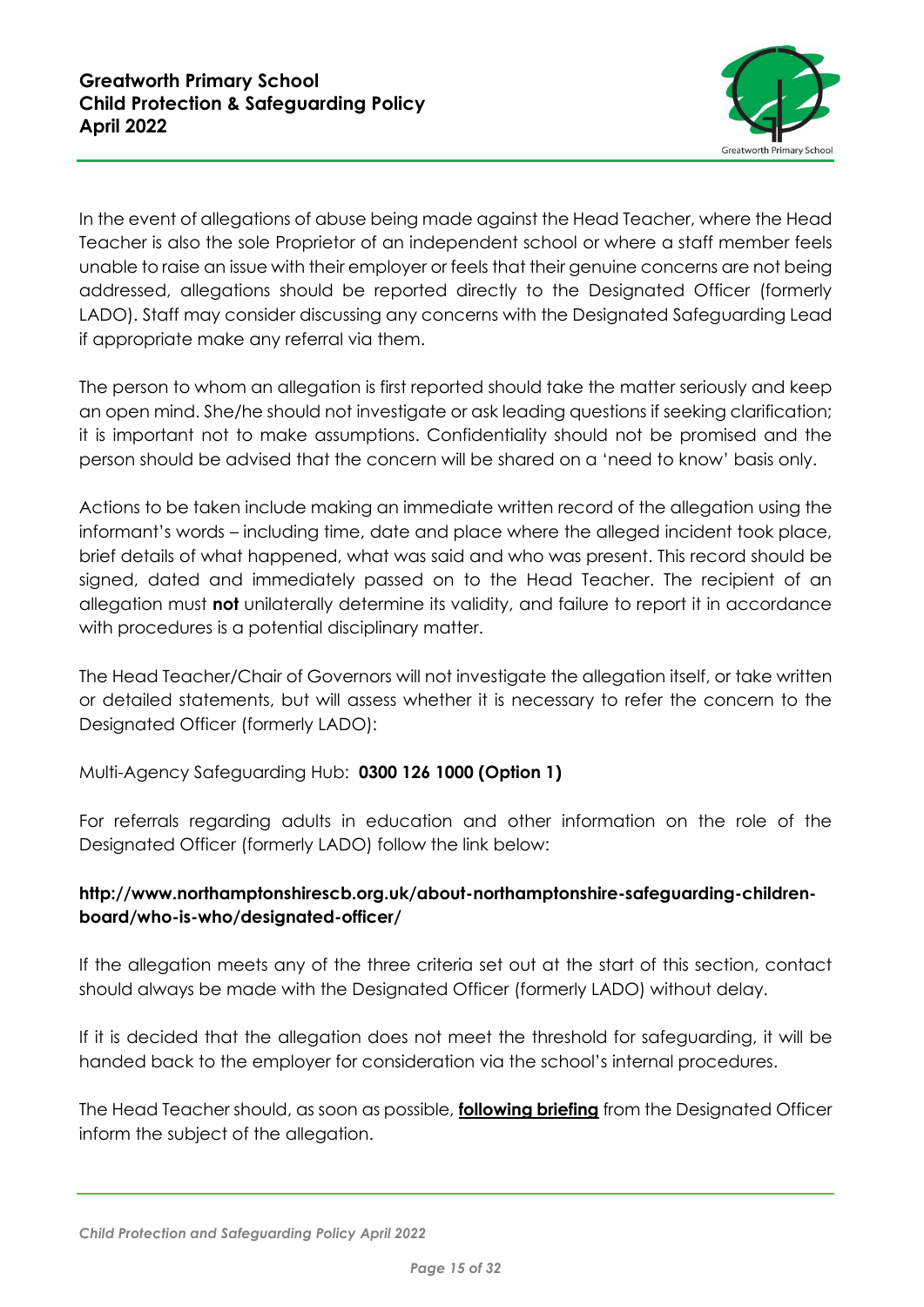

Where a staff member feels unable to raise an issue with their employer/through the whistle blowing procedure or feels that their genuine concerns are not being addressed, other whistle blowing channels may be open to them:

- Multi-Agency Safeguarding Hub: **0300 126 1000 (Option 1)**
- NSPCC whistle blowing helpline is available for staff who do not feel able to raise concerns regarding child protection failures internally. Staff can call: **0800 028 0285** – line is available from 8:00 AM to 8:00 PM, Monday to Friday and Email: **help@nspcc.org.uk**

## **9. SAFER WORKING PRACTICE**

To reduce the risk of allegations, all staff should be aware of safer working practice and should be familiar with the guidance contained in the staff handbook/school code of conduct/staff behaviour policy and Safer Recruitment Consortium document *Guidance for safer working practice for those working with children and young people in education settings (September 2015).*

The document seeks to ensure that the responsibilities of school leaders towards children and staff are discharged by raising awareness of illegal, unsafe, unprofessional and unwise behaviour. This includes guidelines for staff on positive behaviour management in line with the ban on corporal punishment **(**School Standards and Framework Act 1998**).** Please see the school/college's behaviour management policy for more information.

## **10. RECORD KEEPING**

All concerns, discussions and decisions made and the reasons for those decisions should be recorded in writing. If in doubt about recording requirements staff should discuss with the Designated Safeguarding Lead.

When a child has made a disclosure, the member of staff/volunteer should:

- Record as soon as possible after the conversation. Use the school record of concern sheet wherever possible.
- Do not destroy the original notes in case they are needed by a court
- Record the date, time, place and any noticeable non-verbal behaviour and the words used by the child
- Draw a diagram to indicate the position of any injuries
- Record statements and observations rather than interpretations or assumptions

All records need to be given to the Designated Safeguarding Lead promptly. No copies should be retained by the member of staff or volunteer.

The Designated Safeguarding Lead will ensure that all safeguarding records are managed in accordance with the Education (Pupil Information) (England) Regulations 2005.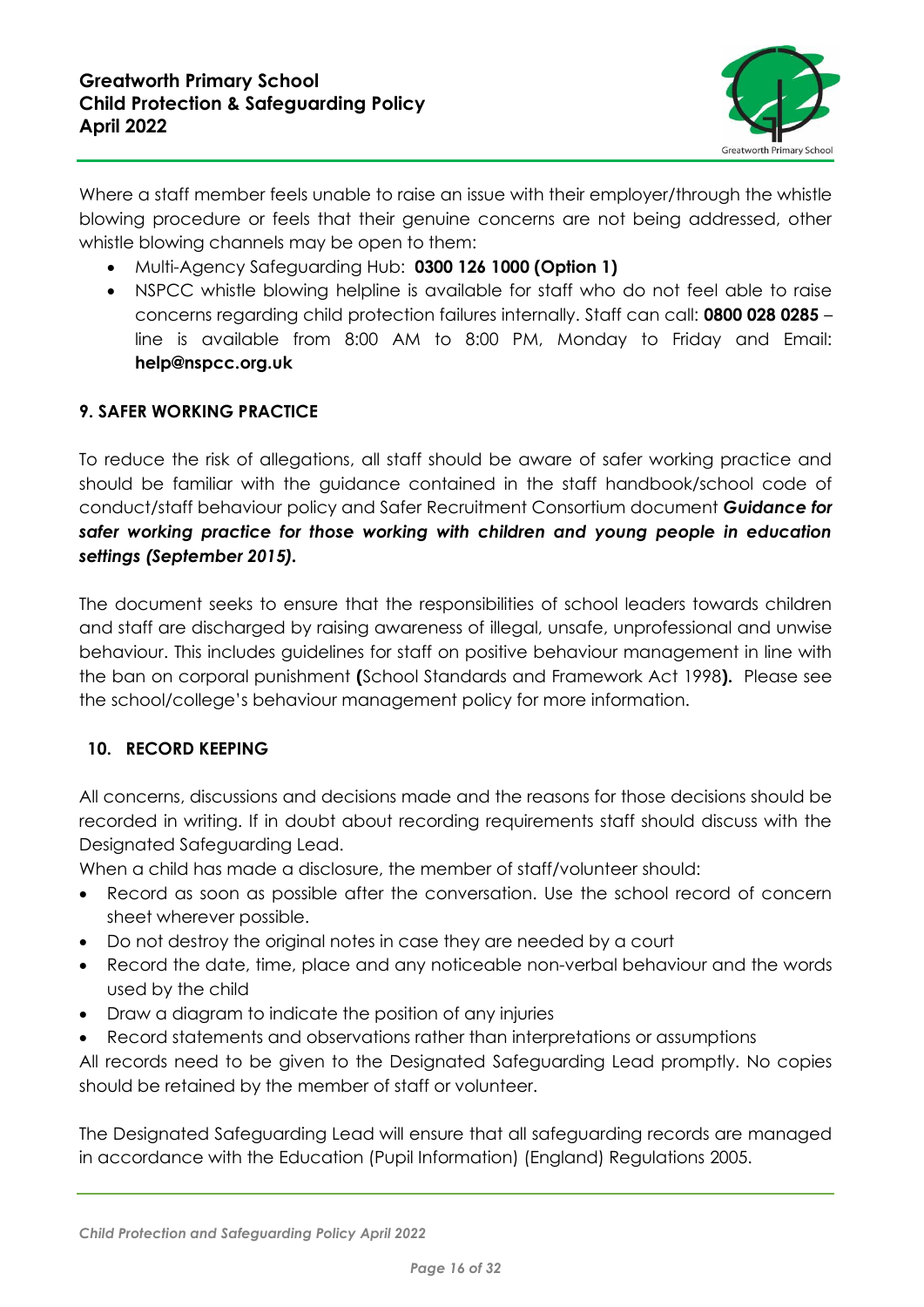

Non-confidential records will be easily accessible and available. Confidential information and records will be held securely and only available to those who have a right or professional need to see them.

If a pupil who is/or has been the subject of a child protection plan changes school, the Designated Safeguarding Lead will inform the social worker responsible for the case and transfer the appropriate records to the Designated Safeguarding Lead at the receiving school, in a secure manner, and separate from the child's academic file.

## **11. CONFIDENTIALITY**

Safeguarding children raises issues of confidentiality that must be clearly understood by all staff/volunteers in schools.

- All staff in schools, both teaching and non-teaching staff, have a responsibility to share relevant information about the protection of children with other professionals, particularly the investigative agencies (Children's Services and the Police).
- Staff should never promise a child that they will not tell anyone about an allegation, as this may not be in the child's best interests
- Staff/volunteers who receive information about children and their families in the course of their work should share that information only within appropriate professional contexts.
- Timely information sharing is essential to effective safeguarding
- Information must only be shared on a 'need-to-know' basis, but you do not need consent to share information if a child is suffering, or at risk of, serious harm

## **12. SCHOOL PROCEDURES**

*Please see Appendix 3: What to do if you are worried a child is being abused flowchart.*

If our staff have any concerns about a child's welfare, they should act on them immediately

If staff have a concern, they should follow this child protection policy and speak to the DSL (or deputy).

Options will then include:

- managing any support for the child internally via the school or college's own pastoral support processes;
- an early help assessment;
- a referral for statutory services, for example as the child might be in need, is in need or suffering or likely to suffer harm.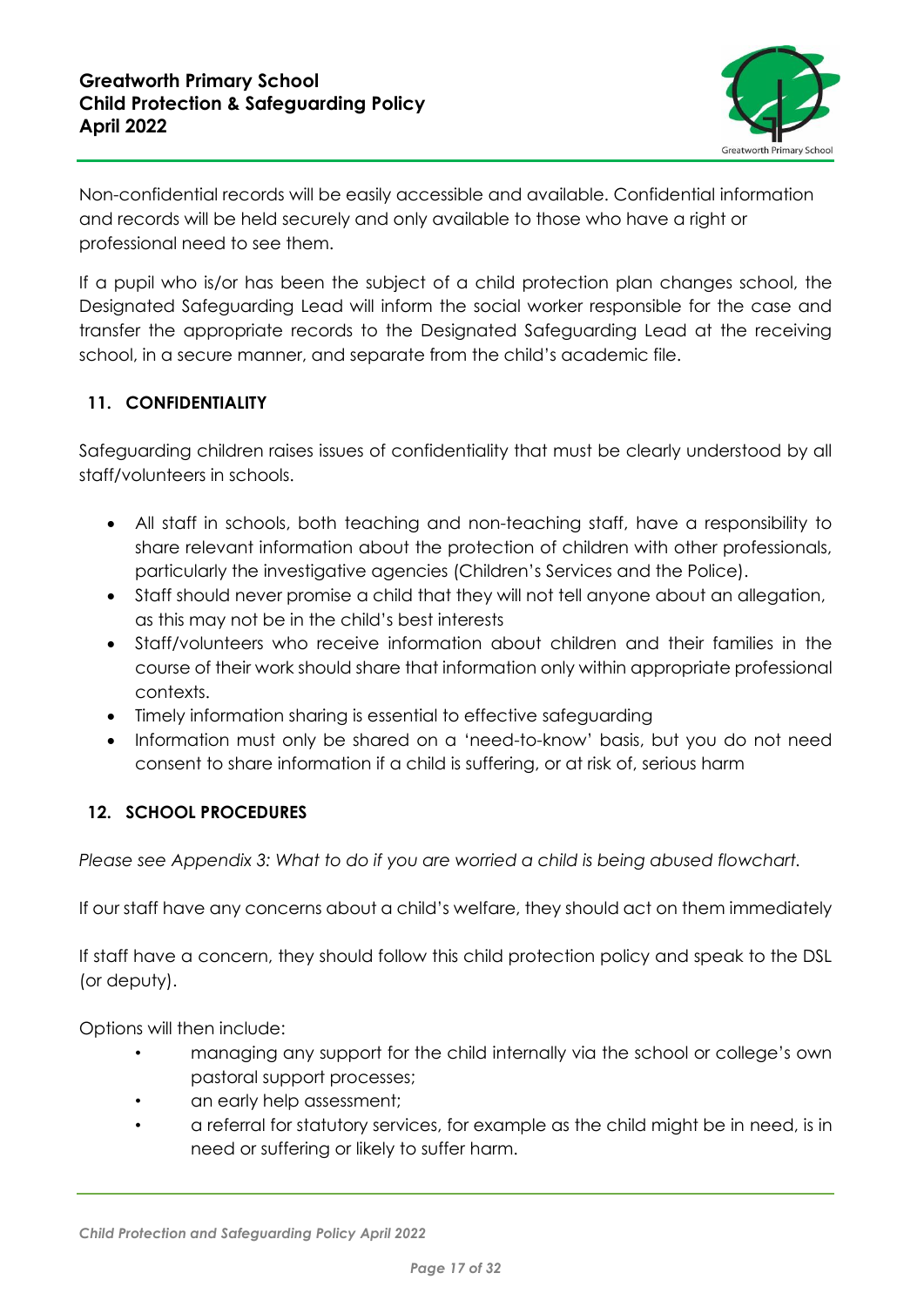

The DSL or a deputy should always be available to discuss safeguarding concerns. If in exceptional circumstances, the DSL (or deputy) is not available, this should not delay appropriate action being taken. Staff should consider speaking to a member of the senior leadership team and/or take advice from local children's social care. In these circumstances, any action taken should be shared with the designated safeguarding lead (or deputy) as soon as is practically possible.

Our staff should not assume a colleague or another professional will take action and share information that might be critical in keeping children safe. They should be mindful that early information sharing is vital for effective identification, assessment and allocation of appropriate service provision.

If a **teacher** (persons employed or engaged to carry out teaching work at schools and other institutions in England), in the course of their work in the profession, discovers that an act of Female Genital Mutilation (FGM) appears to have been carried out on a girl under the age of 18 **the teacher must report** this to the police after informing the Designated Safeguarding Lead Person. **This is a mandatory reporting duty.** See Appendix 1- Keeping Children Safe in Education (DfE 2016): Annex A for further details.

The member of staff must record information regarding the concerns on the same day. The recording must be a clear, precise, factual account of the observations. Particular attention will be paid to the attendance and development of any child about whom the school has concerns, or who has been identified as being the subject of a child protection plan and a written record will be kept.

If a pupil who is/or has been the subject of a child protection plan changes school, the Designated Safeguarding Lead will inform the social worker responsible for the case and transfer the appropriate records to the Designated Safeguarding Lead at the receiving school, in a secure manner, and separate from the child's academic file.

The Designated Safeguarding Lead is responsible for making the senior leadership team aware of trends in behaviour that may affect pupil welfare. If necessary, training will be arranged.

## **13. COMMUNICATION WITH PARENTS/CARERS**

*Greatworth Primary School will ensure the Child Protection Policy is available publicly either via the school or college website or by other means.*

Where appropriate, we will discuss any concerns about a child with the child's parents. The DSL will normally do this in the event of a suspicion or disclosure.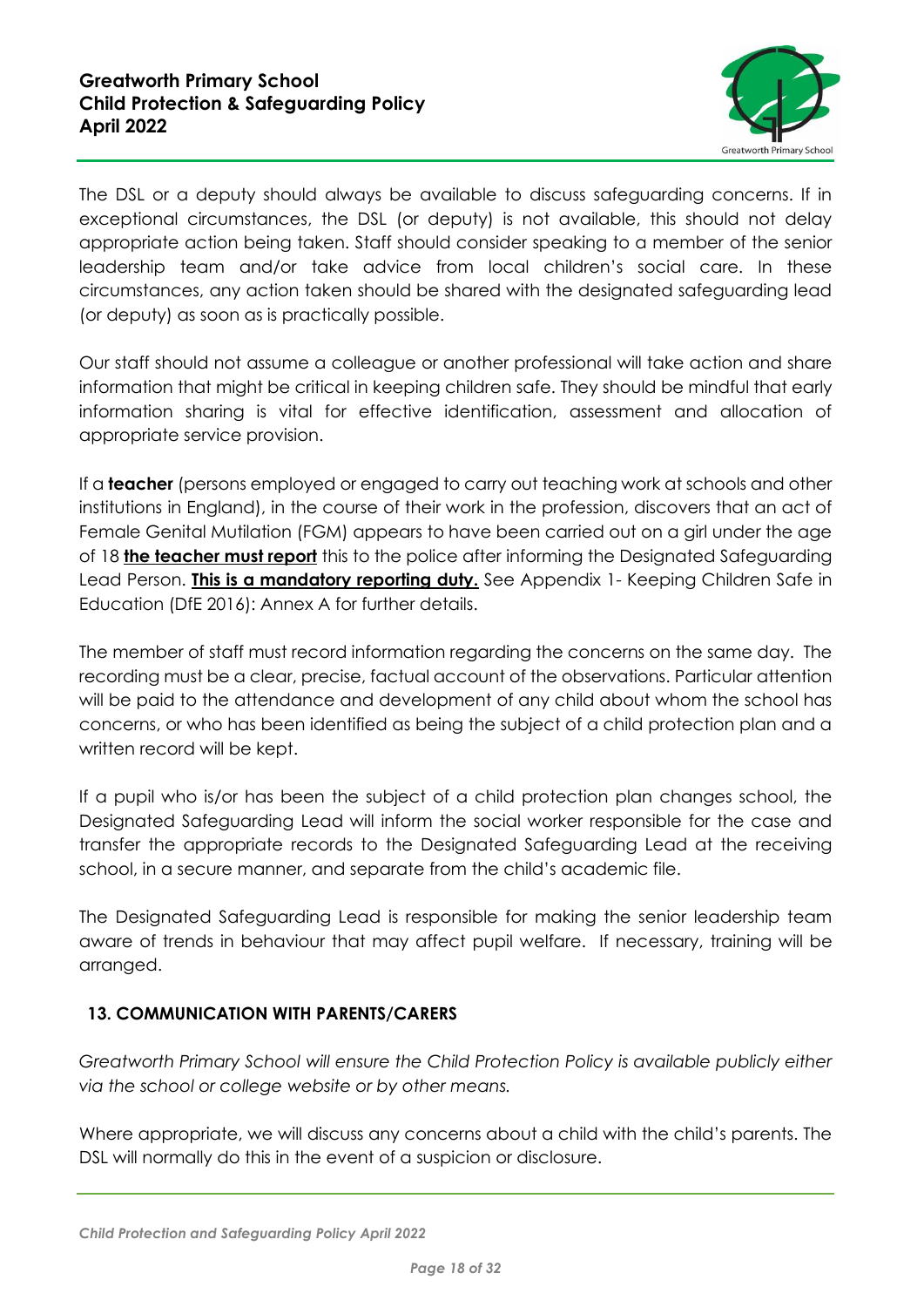

Other staff will only talk to parents about any such concerns following consultation with the DSL.

If we believe that notifying the parents would increase the risk to the child, we will discuss this with the local authority children's social care before doing so.

In the case of allegations of abuse made against other children, we will normally notify the parents of all the children involved.

## **14. USEFUL LINKS:**

**[NSCB](http://www.northamptonshirescb.org.uk/)  [NSCB Schools](http://www.northamptonshirescb.org.uk/schools/) [NSPCC](https://www.nspcc.org.uk/) 0808 800 5000 [Childline:](https://www.childline.org.uk/) 0800 1111 [Child Exploitation and Online Protection \(CEOP\):](http://ceop.police.uk/) 0870 000 3344 Online safety training and advice contact: [Onlinesafety@northamptonshire.gov.uk](mailto:Onlinesafety@northamptonshire.gov.uk) Online safety policy examples: [Online safety policy examples](http://swgfl.org.uk/products-services/esafety/resources/online-safety-policy-templates) Inspecting Safeguarding In the Early Years August 2018: [Inspecting-safeguarding-in-early](http://www.gov.uk/government/publications/inspecting-safeguarding-in-early-years-education-and-skills-from-september-2015)[years-education-and-skills](http://www.gov.uk/government/publications/inspecting-safeguarding-in-early-years-education-and-skills-from-september-2015) Early Years Foundation Stage Statutory Framework: [Early Years Foundation Stage Statutory](https://www.foundationyears.org.uk/eyfs-statutory-framework/)  [Framework](https://www.foundationyears.org.uk/eyfs-statutory-framework/)**

## **15. IMPLEMENTATION, MONITORING AND REVIEW OF THE CHILD PROTECTION POLICY**

The policy will be reviewed annually by the governing body. It will be implemented through the school's induction and training programme, and as part of day to day practice. Compliance with the policy will be monitored by the Designated Safeguarding Lead and through staff performance measures.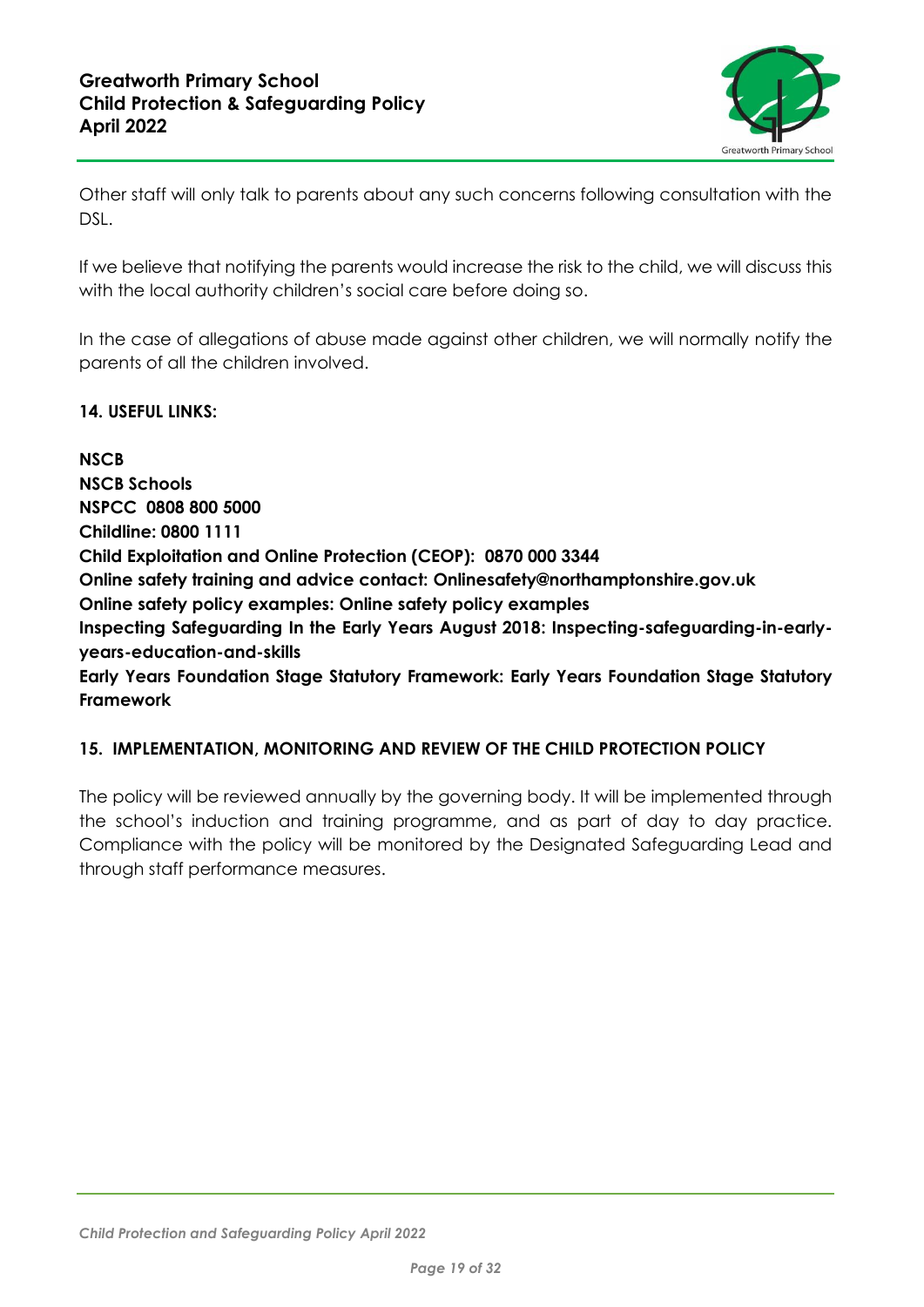

## **APPENDIX 1: KEEPING CHILDREN SAFE IN EDUCATION (DfE 2018)**

**Part One: Information for all school and college staff**

## **Annex A: Further information**

## **KEEPING CHILDREN SAFE IN EDUCATION (DfE 2018)**

## **[KCSIE 2018 Part 1](https://assets.publishing.service.gov.uk/government/uploads/system/uploads/attachment_data/file/737606/Keeping_children_safe_in_education_part_1_Sept_2018.pdf)**

It is essential that all staff have access to this online document and read Part 1 and Annex A, which provides further information on:

- Children and the court system
- Children missing from education
- Children with family members in prison
- Child sexual exploitation
- Child criminal exploitation: county lines
- Domestic abuse
- Homelessness
- So-called 'honour-based' violence
- Preventing radicalisation
- Peer on peer abuse
- Sexual violence and sexual harassment between children in schools and colleges

This is to assist staff to understand and discharge their role and responsibilities as set out in this guidance.

It is highly recommend that staff are asked to sign to say they have read these sections (please see Appendix 2) and should subsequently be re-directed to these online documents again should any changes occur.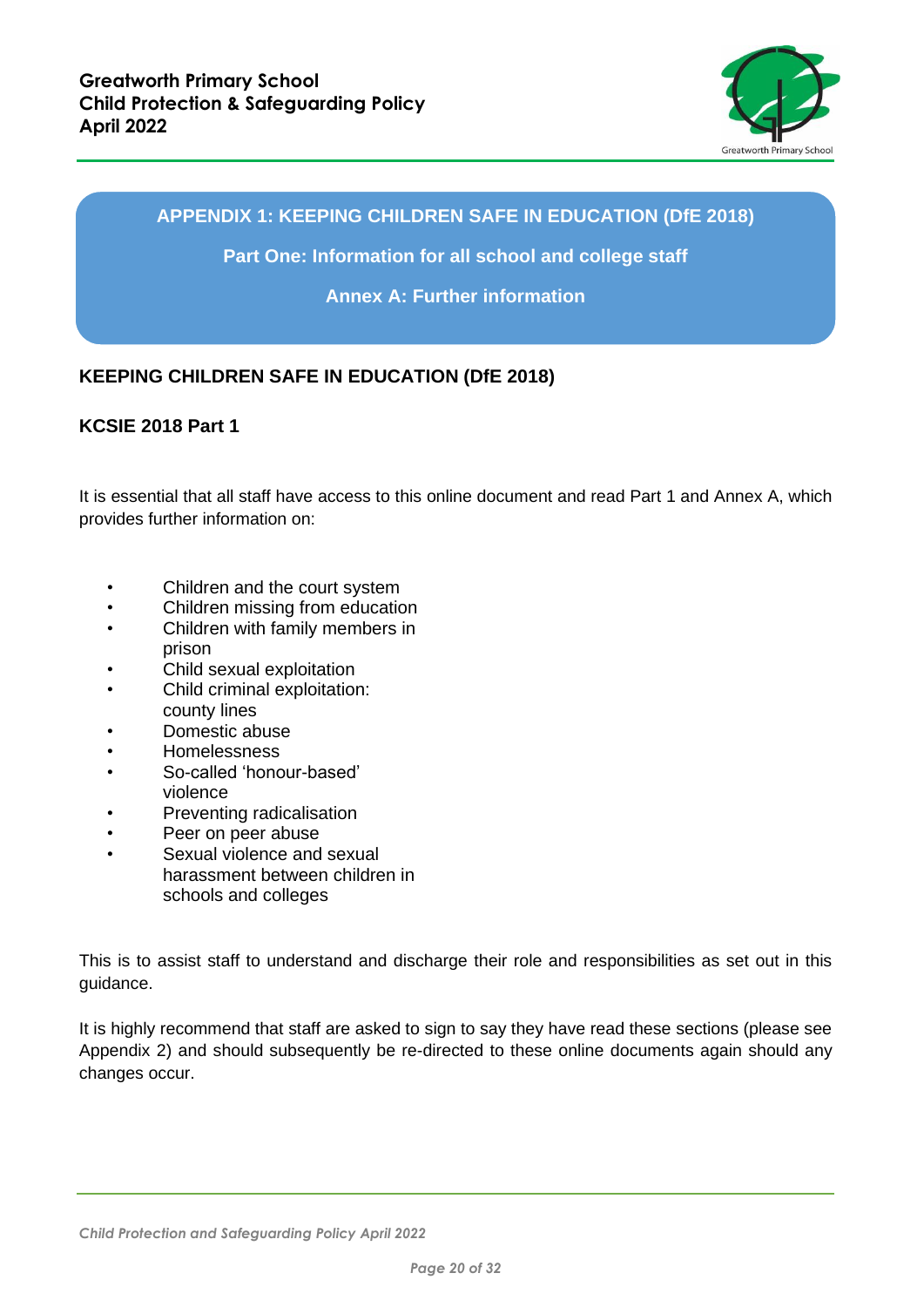

## **APPENDIX 2: DECLARATION FOR STAFF**

**Child Protection Policy and Keeping Children Safe in Education (DfE 2016)** 

School/College name ……………………………………………. Academic Year ……………………..

Please sign and return to ……. ………………………………………(DSL) by ……<insert date>…………

I, **and insert name>** and a strategies and a strategies of the strategies of the strategies of the strategies of the strategies of the strategies of the strategies of the strategies of the strategies of the strategies of t with the contents of the following documents and understand my role and responsibilities as set out in these document(s):

(1) The School/College's Child Protection Policy

(2) **Part 1 and Annex A** of **'Keeping Children Safe in Education'** DfE Guidance, 2018

(3) Whistle-Blowing Policy

(4) Staff Code of Conduct

(5) online safety policy

I am aware that the DSLs are: Lesley Lutas-Brown Megan Scott Wendy Souter

and I able to discuss any concerns that I may have with them.

I know that further guidance, together with copies of the policies mentioned above, are available in the school Safeguarding Stations situated in the staffroom and in the Playground corridor.

Signed\_\_\_\_\_\_\_\_\_\_\_\_\_\_\_\_\_\_\_\_\_\_\_\_\_\_\_\_\_\_\_\_\_\_\_\_\_\_\_\_\_\_\_\_\_ Date\_\_\_\_\_\_\_\_\_\_\_\_\_\_\_\_\_\_\_\_

*Child Protection and Safeguarding Policy April 2022*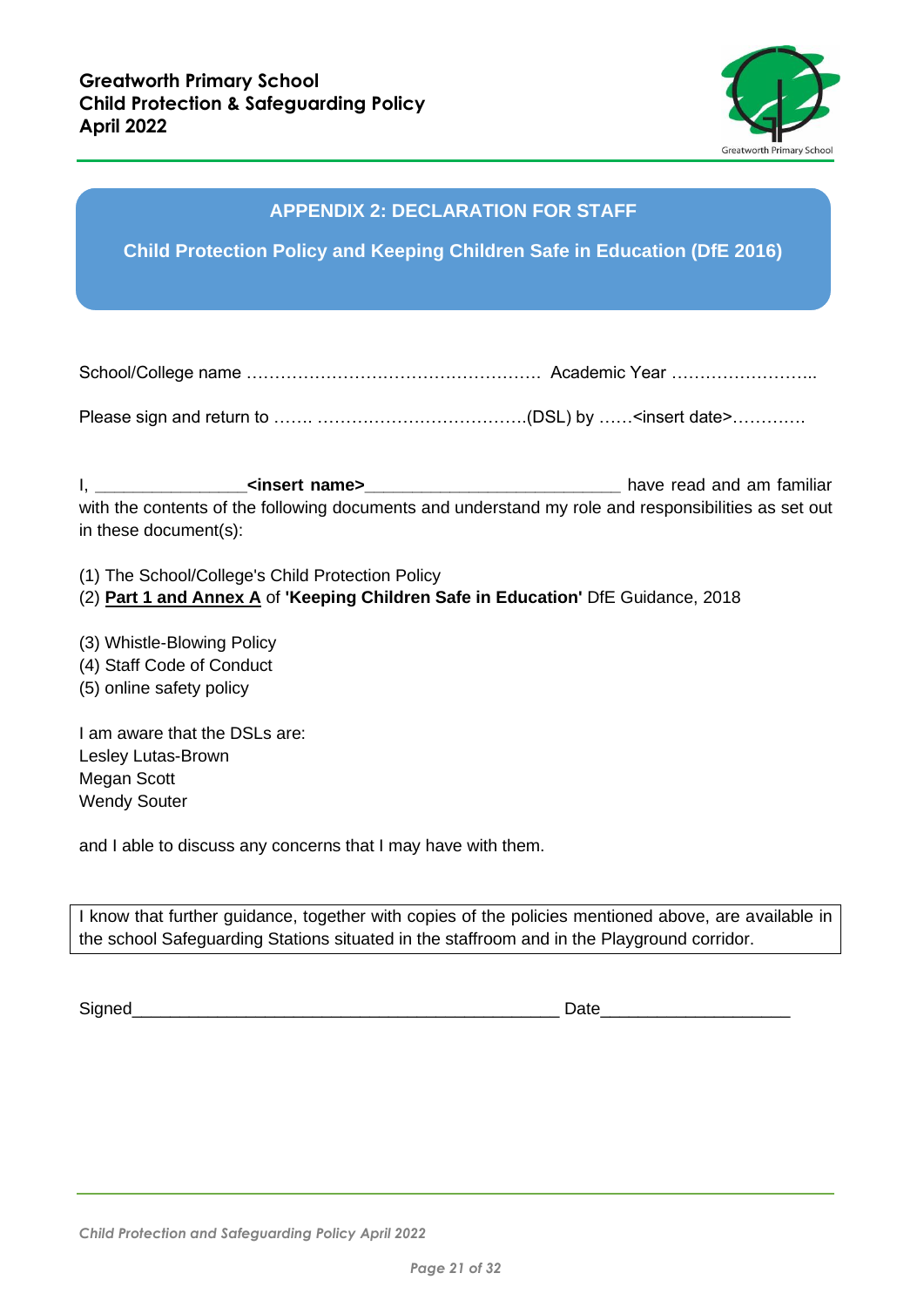

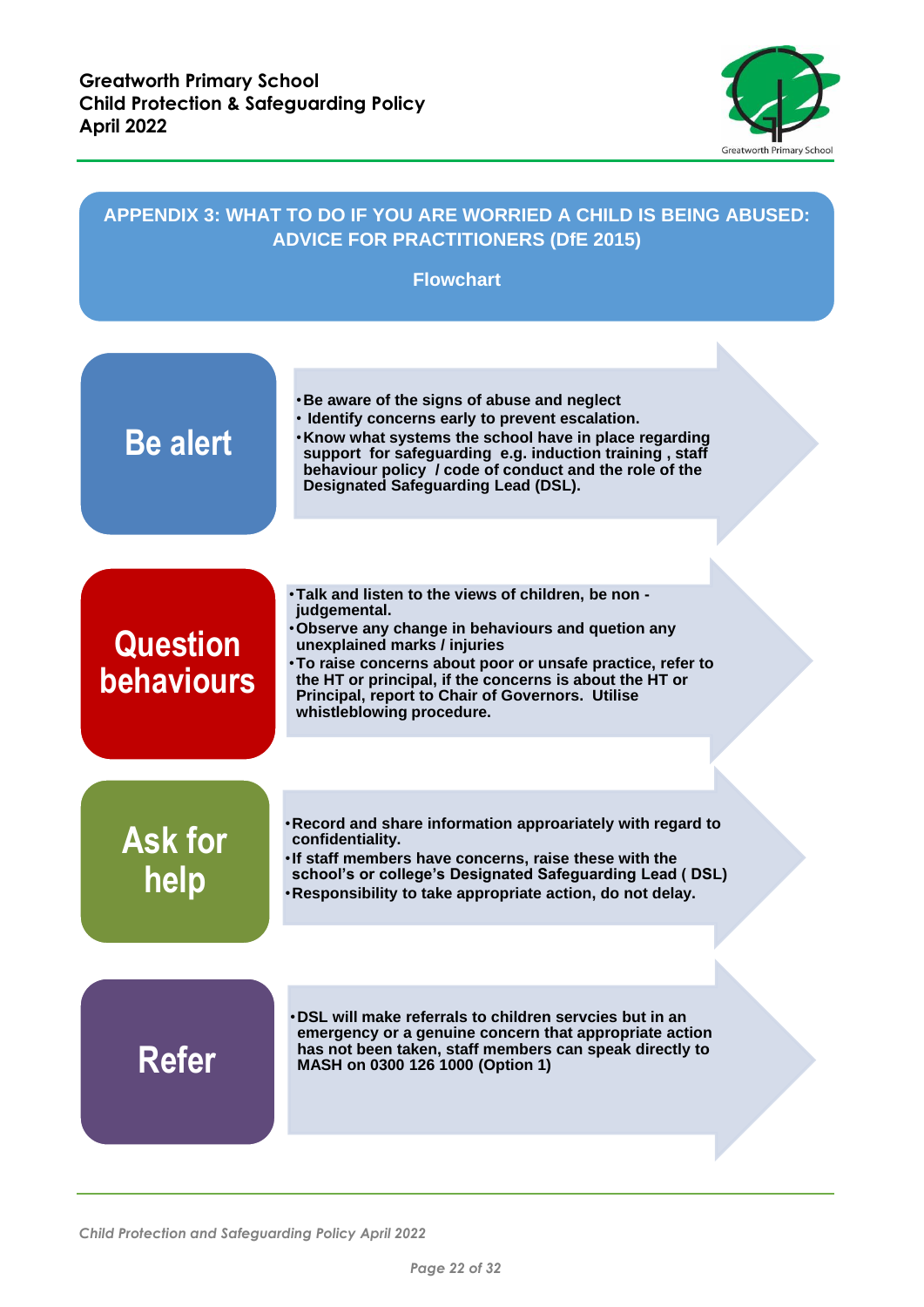

## **APPENDIX 4: INDICATORS OF ABUSE AND NEGLECT**

#### **Appendix 1: types of abuse**

Abuse, including neglect, and safeguarding issues are rarely standalone events that can be covered by one definition or label. In most cases, multiple issues will overlap.

**Physical abuse** may involve hitting, shaking, throwing, poisoning, burning or scalding, drowning, suffocating or otherwise causing physical harm to a child. Physical harm may also be caused when a parent or carer fabricates the symptoms of, or deliberately induces, illness in a child.

**Emotional abuse** is the persistent emotional maltreatment of a child such as to cause severe and adverse effects on the child's emotional development. Some level of emotional abuse is involved in all types of maltreatment of a child, although it may occur alone.

Emotional abuse may involve:

- Conveying to a child that they are worthless or unloved, inadequate, or valued only insofar as they meet the needs of another person
- Not giving the child opportunities to express their views, deliberately silencing them or 'making fun' of what they say or how they communicate
- Age or developmentally inappropriate expectations being imposed on children. These may include interactions that are beyond a child's developmental capability, as well as overprotection and limitation of exploration and learning, or preventing the child participating in normal social interaction
- Seeing or hearing the ill-treatment of another
- Serious bullying (including cyberbullying), causing children frequently to feel frightened or in danger, or the exploitation or corruption of children

**Sexual abuse** involves forcing or enticing a child or young person to take part in sexual activities, not necessarily involving a high level of violence, whether or not the child is aware of what is happening. The activities may involve:

- Physical contact, including assault by penetration (for example rape or oral sex) or nonpenetrative acts such as masturbation, kissing, rubbing and touching outside of clothing
- Non-contact activities, such as involving children in looking at, or in the production of, sexual images, watching sexual activities, encouraging children to behave in sexually inappropriate ways, or grooming a child in preparation for abuse (including via the internet)

Sexual abuse is not solely perpetrated by adult males. Women can also commit acts of sexual abuse, as can other children.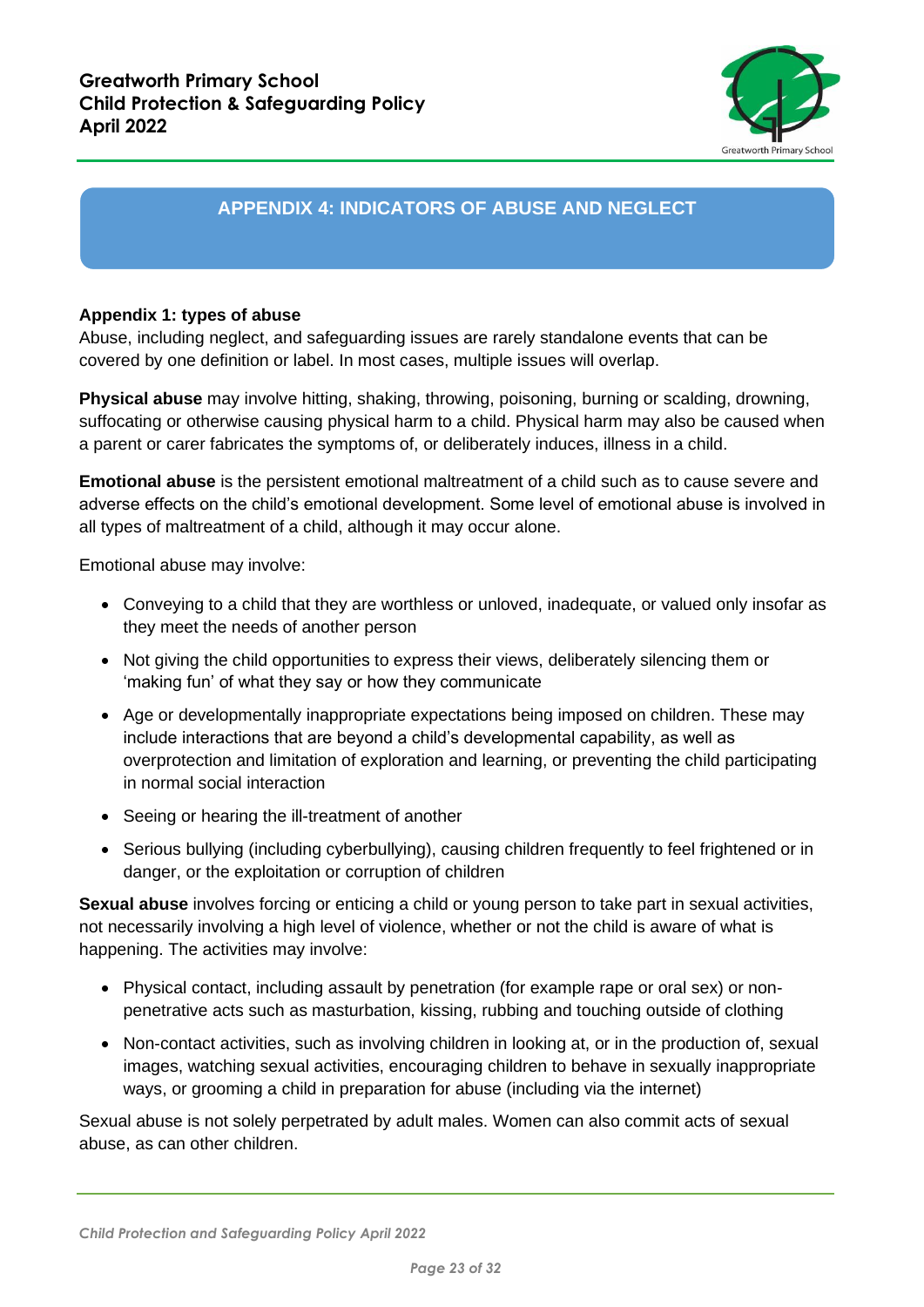

**Neglect** is the persistent failure to meet a child's basic physical and/or psychological needs, likely to result in the serious impairment of the child's health or development. Neglect may occur during pregnancy as a result of maternal substance abuse.

Once a child is born, neglect may involve a parent or carer failing to:

- Provide adequate food, clothing and shelter (including exclusion from home or abandonment)
- Protect a child from physical and emotional harm or danger
- Ensure adequate supervision (including the use of inadequate care-givers)
- Ensure access to appropriate medical care or treatment

It may also include neglect of, or unresponsiveness to, a child's basic emotional needs.

#### **The framework for understanding children's needs:**



In addition to the above, from Working Together to Safeguard Children (DfE 2015), refer to the latest Thresholds and Pathways document: **[Northamptonshire Thresholds and Pathways](http://www.northamptonshirescb.org.uk/schools/toolkits-docs-schools/thresholds-and-pathways/)**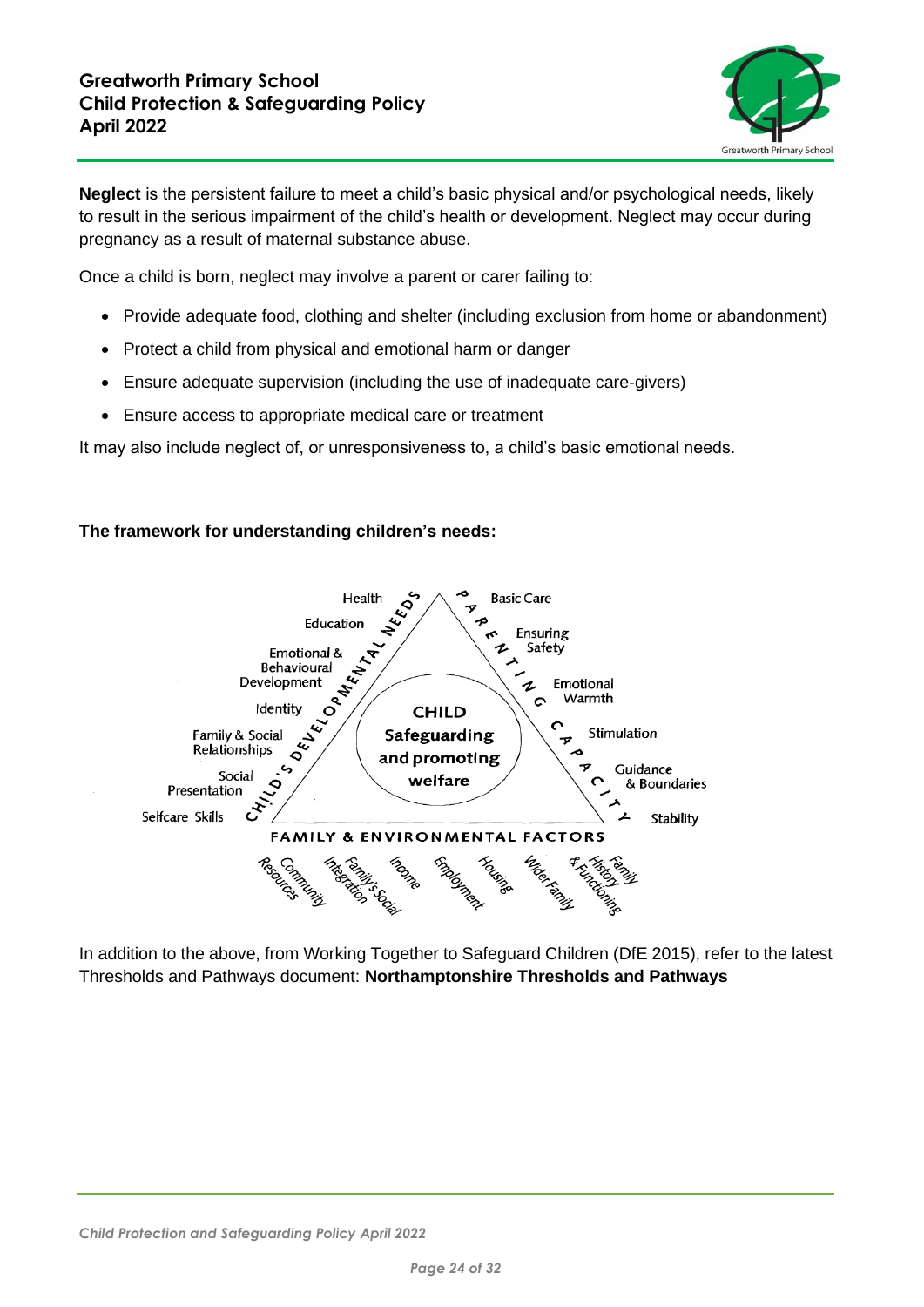

## **Appendix 5: ANNEX A Specific safeguarding issues**

#### **Children and the court system**

Children are sometimes required to give evidence in criminal courts, either for crimes committed against them or for crimes they have witnessed. There are two age appropriate guides to support children 5-11-year olds and 12-17 year olds.

They explain each step of the process and support and special measures that are available. There are diagrams illustrating the courtroom structure and the use of video links is explained.

Making child arrangements via the family courts following separation can be stressful and entrench conflict in families. This can be stressful for children. The Ministry of Justice has launched an online child arrangements information tool with clear and concise information on the dispute resolution service. This may be useful for some parents and carers.

#### **Children missing from education**

All staff should be aware that children going missing, particularly repeatedly, can act as a vital warning sign of a range of safeguarding possibilities. This may include abuse and neglect, which may include sexual abuse or exploitation and child criminal exploitation. It may indicate mental health problems, risk of substance abuse, risk of travelling to conflict zones, risk of female genital mutilation or risk of forced marriage. Early intervention is necessary to identify the existence of any underlying safeguarding risk and to help prevent the risks of a child going missing in future. Staff should be aware of their school or college's unauthorised absence and children missing from education procedures.

#### **Children with family members in prison**

Approximately 200,000 children have a parent sent to prison each year. These children are at risk of poor outcomes including poverty, stigma, isolation and poor mental health. NICCO provides information designed to support professionals working with offenders and their children, to help mitigate negative consequences for those children.

#### **Child Sexual Exploitation (CSE)**

The sexual exploitation of children and young people under 18 involves exploitative situations, contexts and relationships where young people, (or a third person or persons) receive something, (e.g. food, accommodation, drugs, alcohol, cigarettes, affections, gifts, money) as a result of them performing and/or others performing on them, sexual activities. Child sexual exploitation can occur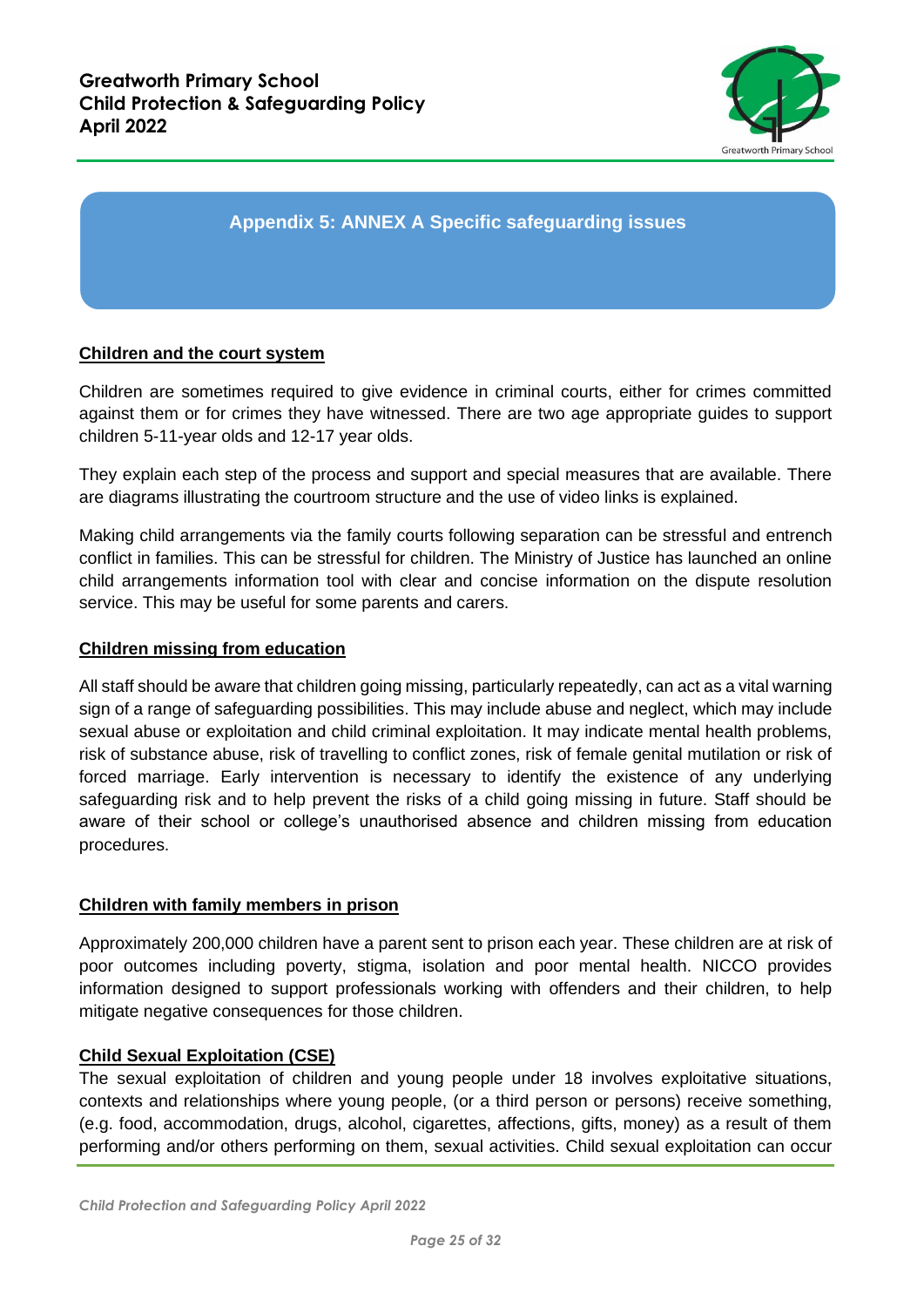

through the use of technology without the child's immediate recognition; for example being persuaded to post sexual images on the internet/mobile phones without immediate payment or gain. In all cases those exploiting the child/young person have power over them by virtue of their age, gender, intellect, physical strength and/or economic or other resources. Violence, coercion and intimidations are common, involvement in exploitative relationships being characterised in the main by the child's or young person's limited availability of choice, resulting from their social/economic and/or emotional vulnerability. (DCSF 2009).

#### **Key Facts about CSE**

- Sexual exploitation often starts around the age of 10 years old. Girls are usually targeted from age 10 and boys from age 8.
- It affects both girls and boys and can happen in all communities.
- Any person can be targeted but there are some particularly vulnerable groups: Looked after Children, Children Leaving Care and Children with Disabilities.
- Victims of CSE may also be trafficked (locally, nationally and internationally).
- Over 70% of adults involved in prostitution were sexually exploited as children or teenagers.

Sexual violence or abuse against children represents a major public health and social welfare problem within UK society, affecting 16% of children under 16. That is approximately 2 million children.

#### **Good practice – Individuals**

- Recognise the symptoms and distinguish them from other forms of abuse
- Treat the child/young person as a victim of abuse
- Understand the perspective/behaviour of the child/young person and be patient with them
- Help the child/young person to recognise that they are being exploited
- Collate as much information as possible
- Share information with other agencies and seek advice/refer to Social Care

#### **Good practice – Organisations**

- Ensure robust safeguarding policies and procedures are in place which cover CSE
- Promote and engage in effective multi-agency working to prevent abuse
- Work to help victims move out of exploitation
- Cooperate to enable successful investigations and prosecutions of perpetrators

## **Child Criminal Exploitation: County Lines**

Criminal exploitation of children is a geographically widespread form of harm that is a typical feature of county lines criminal activity: drug networks or gangs groom and exploit children and young people to carry drugs and money from urban areas to suburban and rural areas, market and seaside towns. Key to identifying potential involvement in county lines are missing episodes, when the victim may have been trafficked for the purpose of transporting drugs and a referral to the National Referral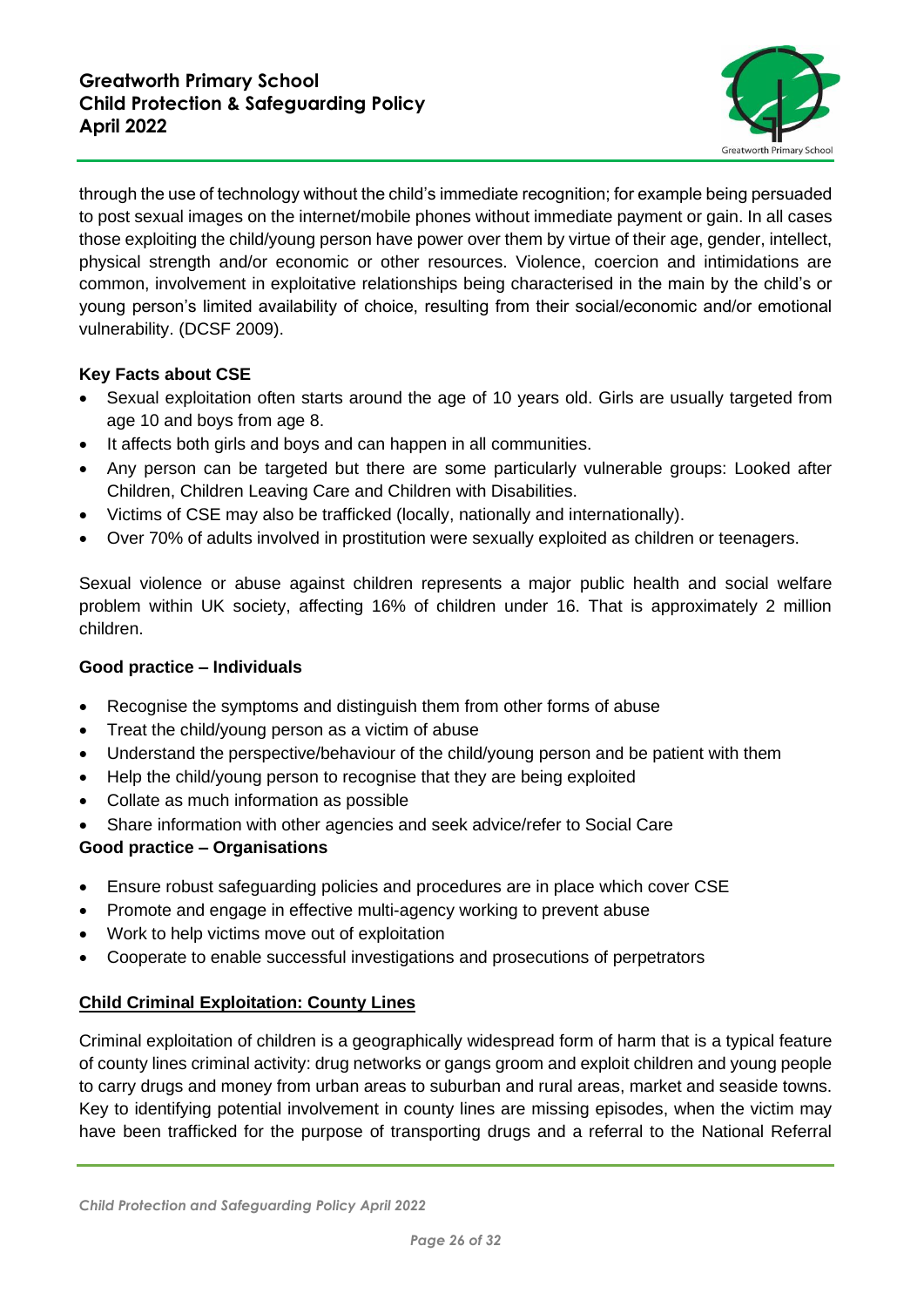

Mechanism12 should be considered. Like other forms of abuse and exploitation, county lines exploitation:

- can affect any child or young person (male or female) under the age of 18 years;
- can affect any vulnerable adult over the age of 18 years;
- can still be exploitation even if the activity appears consensual;
- can involve force and/or enticement-based methods of compliance and is often accompanied by violence or threats of violence;
- can be perpetrated by individuals or groups, males or females, and young people or adults; and
- is typified by some form of power imbalance in favour of those perpetrating the exploitation. Whilst age may be the most obvious, this power imbalance can also be due to a range of other factors including gender, cognitive ability, physical strength, status, and access to economic or other resources.

#### **Domestic Abuse**

The cross-government definition of domestic violence and abuse is:

Any incident or pattern of incidents of controlling, coercive, threatening behaviour, violence or abuse between those aged 16 or over who are, or have been, intimate partners or family members regardless of gender or sexuality. The abuse can encompass, but is not limited to:

- psychological;
- physical;
- sexual;
- financial: and
- emotional

Exposure to domestic abuse and/or violence can have a serious, long lasting emotional and psychological impact on children. In some cases, a child may blame themselves for the abuse or may have had to leave the family home as a result. Domestic abuse affecting young people can also occur within their personal relationships, as well as in the context of their home life.

#### **Homelessness**

Being homeless or being at risk of becoming homeless presents a real risk to a child's welfare. The designated safeguarding lead (and any deputies) should be aware of contact details and referral routes in to the Local Housing Authority so they can raise/progress concerns at the earliest opportunity. Indicators that a family may be at risk of homelessness include household debt, rent arrears, domestic abuse and anti-social behaviour, as well as the family being asked to leave a property. Whilst referrals and or discussion with the Local Housing Authority should be progressed as appropriate, this does not, and should not, replace a referral into children's social care where a child has been harmed or is at risk of harm.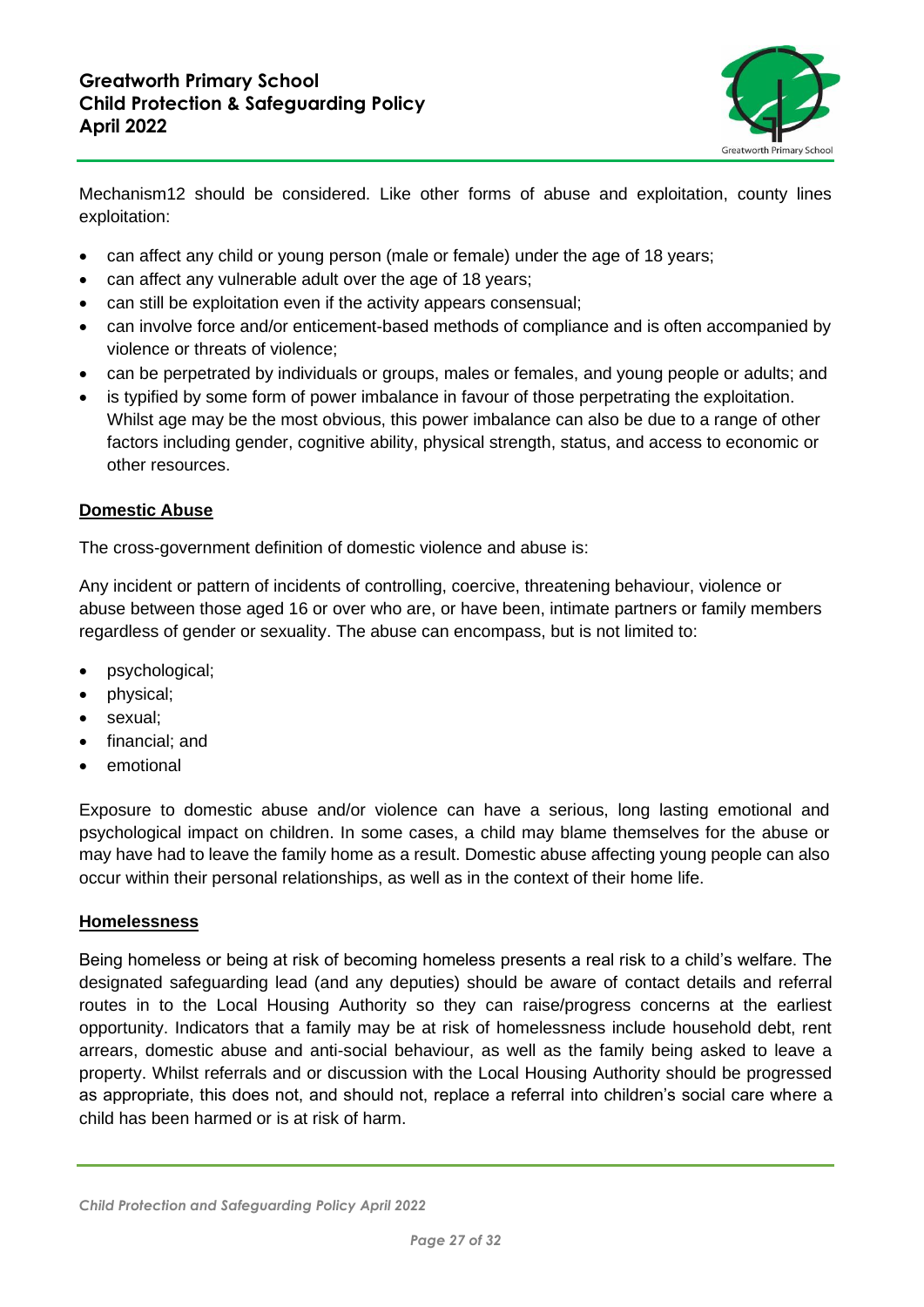

The Homelessness Reduction Act 2017 places a new legal duty on English councils so that everyone who is homeless or at risk of homelessness will have access to meaningful help including an assessment of their needs and circumstances, the development of a personalised housing plan, and work to help them retain their accommodation or find a new place to live. The following factsheets usefully summarise the new duties: Homeless Reduction Act Factsheets. The new duties shift focus to early intervention and encourage those at risk to seek support as soon as possible, before they are facing a homelessness crisis.

In most cases school and college staff will be considering homelessness in the context of children who live with their families, and intervention will be on that basis. However, it should also be recognised in some cases 16 and 17 year olds could be living independently from their parents or guardians, for example through their exclusion from the family home, and will require a different level of intervention and support. Children's services will be the lead agency for these young people and the designated safeguarding lead (or a deputy) should ensure appropriate referrals are made based on the child's circumstances. The department and the Ministry of Housing, Communities and Local Government have published joint statutory guidance on the provision of accommodation for 16 and 17 year olds who may be homeless and/ or require accommodation.

#### **So-called 'honour-based' violence**

So-called 'honour-based' violence (HBV) encompasses incidents or crimes which have been committed to protect or defend the honour of the family and/or the community, including female genital mutilation (FGM), forced marriage, and practices such as breast ironing. Abuse committed in the context of preserving "honour" often involves a wider network of family or community pressure and can include multiple perpetrators. It is important to be aware of this dynamic and additional risk factors when deciding what form of safeguarding action to take. All forms of HBV are abuse (regardless of the motivation) and should be handled and escalated as such. Professionals in all agencies, and individuals and groups in relevant communities, need to be alert to the possibility of a child being at risk of HBV, or already having suffered HBV.

#### **Actions**

If staff have a concern regarding a child that might be at risk of HBV or who has suffered from HBV, they should speak to the designated safeguarding lead (or deputy). As appropriate, they will activate local safeguarding procedures, using existing national and local protocols for multiagency liaison with police and children's social care. Where FGM has taken place, since 31 October 2015 there has been a mandatory reporting duty placed on **teachers** that requires a different approach (see following section).

#### **Female Genital Mutilation FGM**

FGM is child abuse and a form of violence against women and girls, and therefore should be dealt with as part of existing child safeguarding/protection structures, policies and procedures. FGM is illegal in the UK. In England, Wales and Northern Ireland, the practice is illegal under the Female Genital Mutilation Act 2003.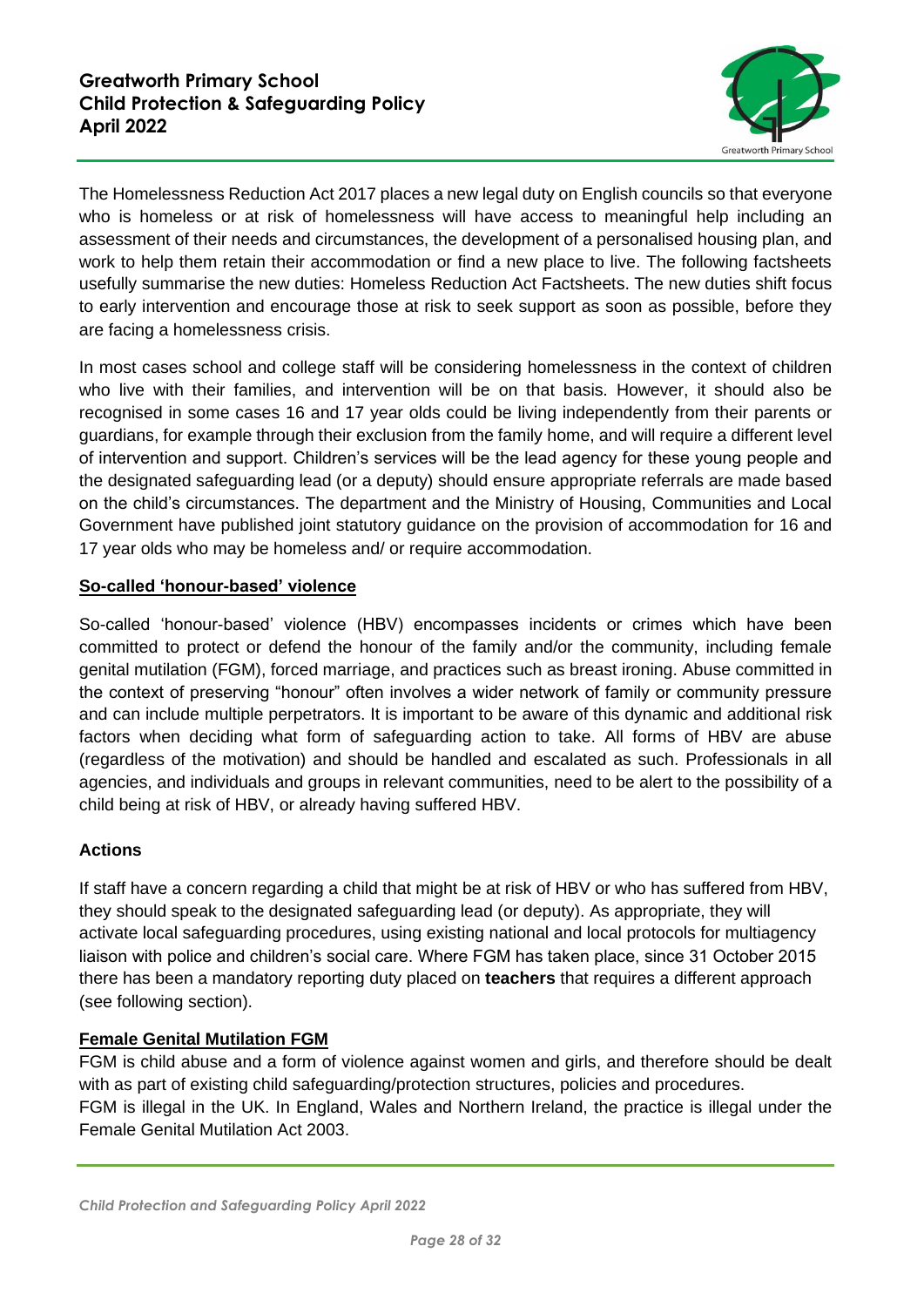

Other than in the excepted circumstances, it is an offence for **any person (regardless of their nationality or residence status)** to:

- perform FGM in England, Wales or Northern Ireland (section 1 of the Act);
- assist a girl to carry out FGM on herself in England, Wales or Northern Ireland (section 2 of the Act); and
- Assist (from England, Wales or Northern Ireland) a non-UK person to carry out FGM outside the UK on a **UK national or permanent UK resident** (section 3 of the Act).

#### **Forced Marriage (FM)**

FM is now a specific offence under s121 of the Anti-Social Behaviour, Crime and Policing Act 2014 that came into force on 16 June 2014.

A FM is a marriage conducted without the valid consent of one or both parties, and where duress is a factor Forced marriage is when someone faces physical pressure to marry (e.g. threats, physical violence or sexual violence) or emotional and psychological pressure (e.g. if someone is made to feel like they're bringing shame on their family). This is very different to an arranged marriage where both parties give consent.

FM is illegal in England and Wales. This includes:

- taking someone overseas to force them to marry (whether or not the forced marriage takes place)
- marrying someone who lacks the mental capacity to consent to the marriage (whether they're pressured to or not)

#### **Prevent**

The Counter Terrorism & Security Act 2015

The Act places a Prevent duty on specified schools to have "due regard to the need to prevent people from being drawn into terrorism". The education and childcare specified authorities in Schedule 6 to the Act are as follows:

• The proprietors of maintained schools, non-maintained special schools, maintained nursery schools, independent schools (including academies and free schools) and alternative provision academies, PRUs, registered early years providers, registered late years providers and some holiday schemes.

Schools/settings subject to the Prevent Duty will be expected to demonstrate activity in the following areas –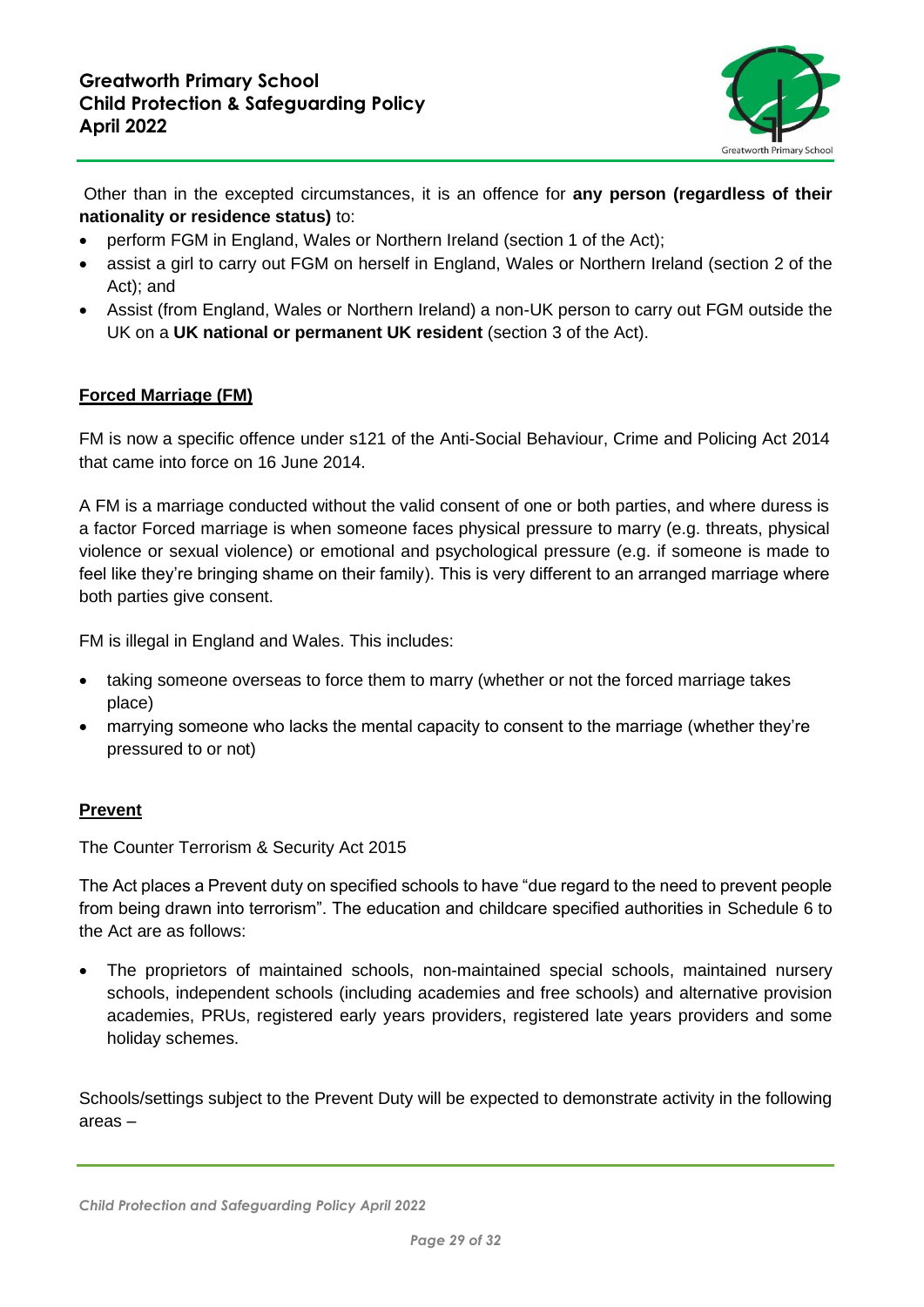

- Assessing the risk of children being drawn into terrorism
- Demonstrate that they are protecting children and young people from being drawn into terrorism by having robust safeguarding policies.
- Ensure that their safeguarding arrangements take into account the policies and procedures of the Local Safeguarding Children Board.
- Make sure that staff have training that gives them the knowledge and confidence to identify children at risk of being drawn into terrorism, and to challenge extremist ideas which can be used to legitimise terrorism
- Expected to ensure children are safe from terrorist and extremist material when accessing the internet in school

#### **Sexting in schools**

## **[https://schools.oxfordshire.gov.uk/cms/sites/schools/files/folders/folders/documents/safegu](https://schools.oxfordshire.gov.uk/cms/sites/schools/files/folders/folders/documents/safeguarding/SextingResourcePack.pdf) [arding/SextingResourcePack.pdf](https://schools.oxfordshire.gov.uk/cms/sites/schools/files/folders/folders/documents/safeguarding/SextingResourcePack.pdf)**

#### **Sexual violence and sexual harassment between children in schools and colleges**

Sexual violence and sexual harassment can occur between two children of **any** age and sex. It can also occur through a group of children sexually assaulting or sexually harassing a single child or group of children.

Children who are victims of sexual violence and sexual harassment will likely find the experience stressful and distressing. This will, in all likelihood, adversely affect their educational attainment. Sexual violence and sexual harassment exist on a continuum and may overlap, they can occur online and offline (both physical and verbal) and are never acceptable. It is important that **all** victims are taken seriously and offered appropriate support. Staff should be aware that some groups are potentially more at risk. Evidence shows girls, children with SEND and LGBT children are at greater risk.

Staff should be aware of the importance of:

- making clear that sexual violence and sexual harassment is not acceptable, will never be tolerated and is not an inevitable part of growing up;
- not tolerating or dismissing sexual violence or sexual harassment as "banter", "part of growing up", "just having a laugh" or "boys being boys"; and
- challenging behaviours (potentially criminal in nature), such as grabbing bottoms, breasts and genitalia, flicking bras and lifting up skirts. Dismissing or tolerating such behaviours risks normalising them.

*Child Protection and Safeguarding Policy April 2022*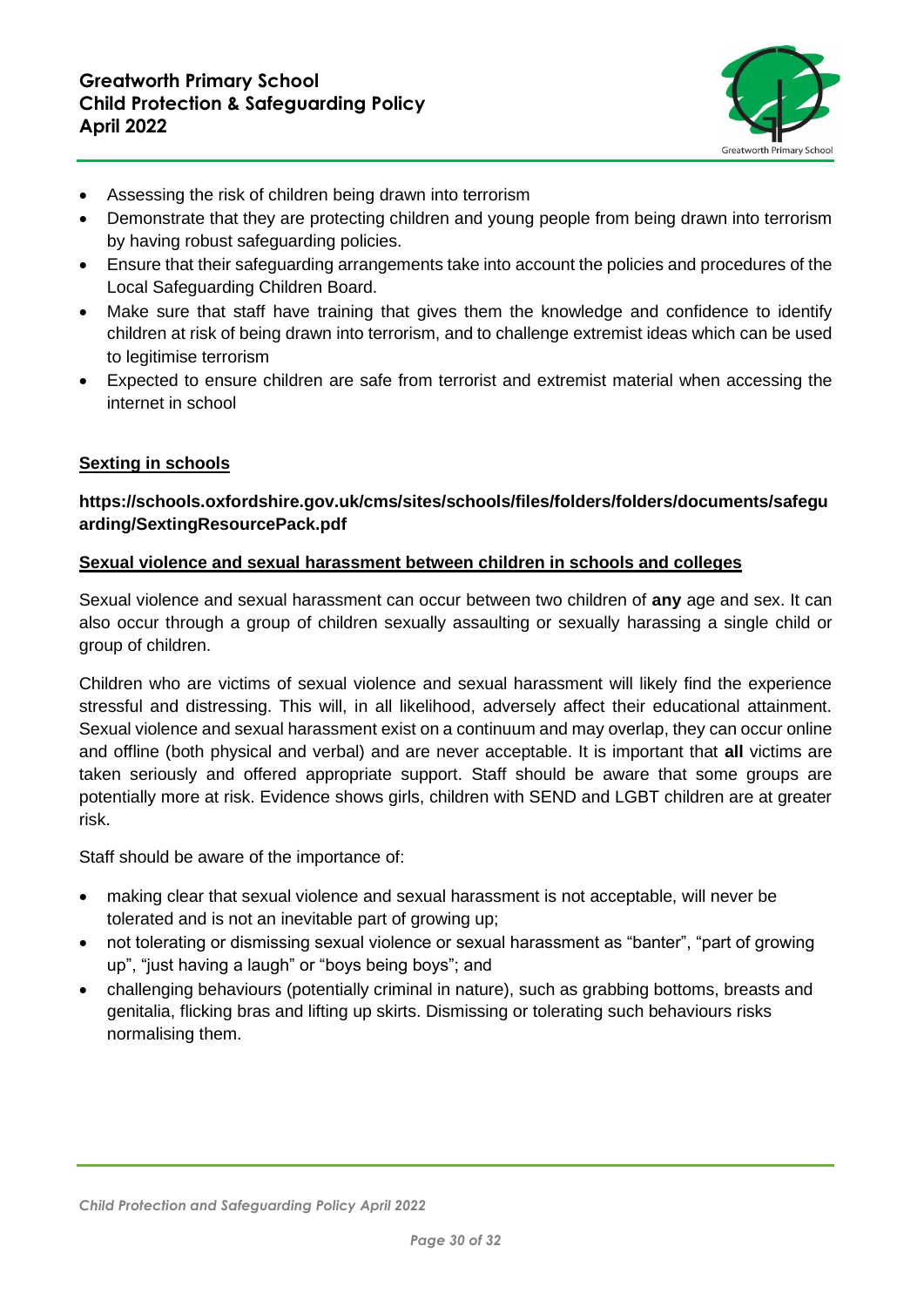

#### **What is Sexual Violence and Sexual Harassment?**

#### **Sexual violence**

It is important that school and college staff are aware of sexual violence and the fact children can, and sometimes do, abuse their peers in this way. When referring to sexual violence we are referring to sexual offences under the Sexual Offences Act 200319 as described below:

**Rape:** A person (A) commits an offence of rape if: he intentionally penetrates the vagina, anus or mouth of another person (B) with his penis, B does not consent to the penetration and A does not reasonably believe that B consents.

**Assault by Penetration:** A person (A) commits an offence if: s/he intentionally penetrates the vagina or anus of another person (B) with a part of her/his body or anything else, the penetration is sexual, B does not consent to the penetration and A does not reasonably believe that B consents.

**Sexual Assault:** A person (A) commits an offence of sexual assault if: s/he intentionally touches another person (B), the touching is sexual, B does not consent to the touching and A does not reasonably believe that B consents.

**What is consent?** Consent is about having the freedom and capacity to choose. Consent to sexual activity may be given to one sort of sexual activity but not another, e.g.to vaginal but not anal sex or penetration with conditions, such as wearing a condom. Consent can be withdrawn at any time during sexual activity and each time activity occurs. Someone consents to vaginal, anal or oral penetration only if s/he agrees by choice to that penetration and has the freedom and capacity to make that choice.

#### **Sexual Harassment**

When referring to sexual harassment we mean 'unwanted conduct of a sexual nature' that can occur online and offline. When we reference sexual harassment, we do so in the context of child on child sexual harassment. Sexual harassment is likely to: violate a child's dignity, and/or make them feel intimidated, degraded or humiliated and/or create a hostile, offensive or sexualised environment.

Whilst not intended to be an exhaustive list, sexual harassment can include:

- sexual comments, such as: telling sexual stories, making lewd comments, making sexual remarks about clothes and appearance and calling someone sexualised names;
- sexual "jokes" or taunting:
- physical behaviour, such as: deliberately brushing against someone, interfering with someone's clothes (schools and colleges should be considering when any of this crosses a line into sexual violence - it is important to talk to and consider the experience of the victim) and displaying pictures, photos or drawings of a sexual nature; and
- online sexual harassment. This may be standalone, or part of a wider pattern of sexual harassment and/or sexual violence.

It may include:

• non-consensual sharing of sexual images and videos;